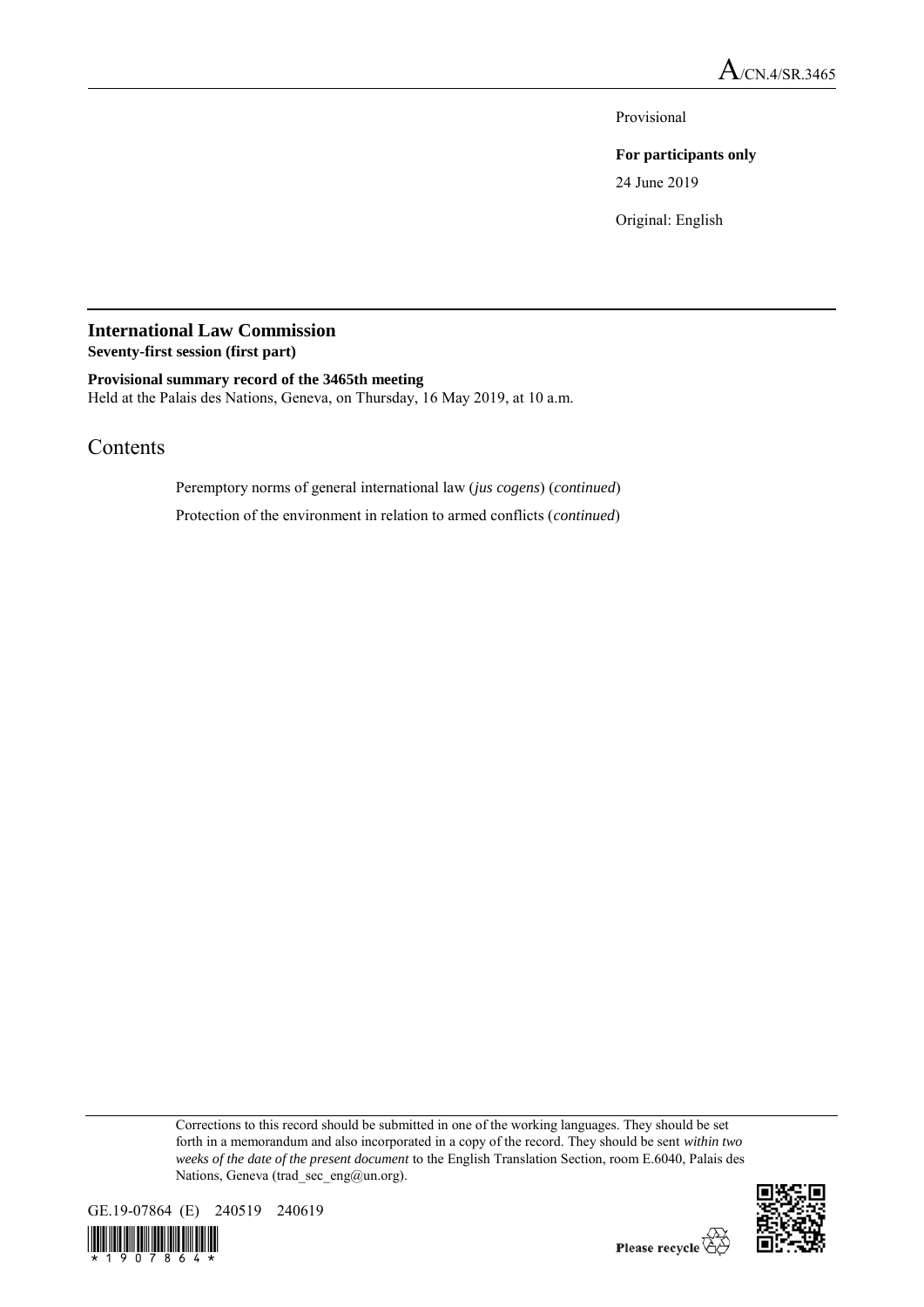| Present: |
|----------|
|          |

| Chair:       | Mr. Šturma                  |
|--------------|-----------------------------|
| Members:     | Mr. Aurescu                 |
|              | Mr. Cissé                   |
|              | Ms. Escobar Hernández       |
|              | Ms. Galvão Teles            |
|              | Mr. Gómez-Robledo           |
|              | Mr. Grossman Guiloff        |
|              | Mr. Hassouna                |
|              | Mr. Hmoud                   |
|              | Mr. Huang                   |
|              | Mr. Jalloh                  |
|              | Mr. Laraba                  |
|              | Ms. Lehto                   |
|              | Mr. Murase                  |
|              | Mr. Murphy                  |
|              | Mr. Nguyen                  |
|              | Mr. Nolte                   |
|              | Mr. Ouazzani Chahdi         |
|              | Mr. Park                    |
|              | Mr. Petrič                  |
|              | Mr. Rajput                  |
|              | Mr. Ruda Santolaria         |
|              | Mr. Saboia                  |
|              | Mr. Tladi                   |
|              | Mr. Valencia-Ospina         |
|              | Mr. Wako                    |
|              | Sir Michael Wood            |
|              | Mr. Zagaynov                |
| Secretariat: |                             |
| Mr. Llewelyn | Secretary to the Commission |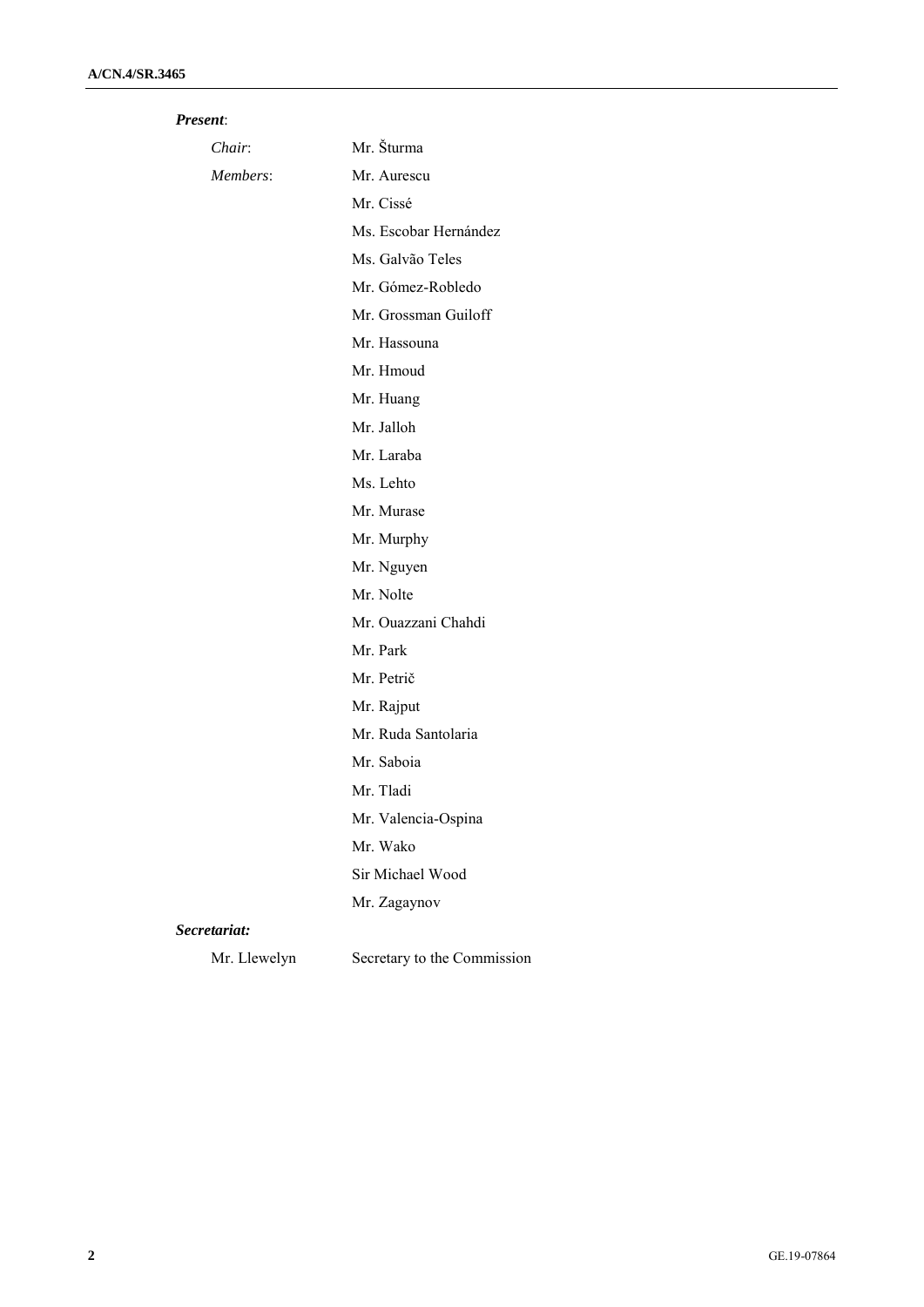*The meeting was called to order at 10.05 a.m.*

#### **Peremptory norms of general international law** (*jus cogens*) (agenda item 5) (*continued*) (A/CN.4/727)

**Mr. Tladi** (Special Rapporteur), summing up the debate on his fourth report on peremptory norms of general international law (*jus cogens*) (A/CN.4/727), said that the large number of contributions to the discussion attested to the importance of the subject. As he agreed broadly with some of the criticisms made in respect of the report, he would concentrate in his summing up on the other points raised. In particular, he took the view that Mr. Murphy's rebuttal of the description of the Commission's previous consideration of the topic mischaracterized the report. The decision to retain the draft conclusions in the Drafting Committee until they were complete had been adopted as a compromise after certain members of the Commission had expressed dissatisfaction at the "fluid approach" proposed in the first report. The Commission had accepted the compromise approach, which had been communicated to States in its 2016 report. Moreover, in each of the previous three years, the topic had been considered in the second half of the Commission's session, with the result that the presentation of commentaries in the same year had been impractical.

In commenting on several States' criticisms concerning the lack of State practice to justify the draft conclusions, Mr. Murphy had taken one line from the report out of context and had misinterpreted it to imply that the Special Rapporteur considered a single item of practice to be sufficient for the establishment of a rule. The rest of the paragraph in the report showed that that was not the case and offered multiple sources of evidence of State practice for various rules. As to the reliability of the assertion in the report that no State had pointed to a single draft conclusion that was entirely unsupported by practice, the statement that Mr. Murphy had quoted, which had been made by Slovakia, had not identified any specific draft conclusion that was not backed up by practice, but had simply stated that several draft conclusions were not based on State practice.

Furthermore, Mr. Murphy had quoted a statement made by the United Kingdom to the effect that there was no State practice to support the contention that a State could, on the basis of an assertion of a breach of a *jus cogens* norm, refuse to comply with a binding Security Council resolution. However, that statement also did not point to any draft conclusion that was not backed up by practice, as no draft conclusion proposed in the third report provided for such a refusal. The primary concern expressed by the United Kingdom had been that a State might decide not to abide by a Security Council resolution if it determined unilaterally that the resolution conflicted with a peremptory norm. The issue was thus not one of principle, but rather concerned the implications of unilateral decisions. Draft conclusion 17 did not justify unilateral decisions not to comply with Security Council resolutions any more than other draft conclusions permitted unilateral decisions.

The Drafting Committee had resolved the matter by broadening the scope of draft conclusion 14 to encompass sources of international law other than treaties. Mr. Murphy's suggestion that the fourth report presented draft conclusion 14 as being based on customary international law was incorrect: the draft conclusion had been the result of a compromise reached in the Drafting Committee and had never been presented as reflecting customary international law, as was clear from the commentary that had been circulated to the Commission members.

Members generally agreed with the report's content on the question of peremptory norms of regional international law, or regional *jus cogens*, particularly the point that there was little practice supporting the concept of regional *jus cogens*. Only two members had disagreed with that assessment: Mr. Cissé apparently considered that article 53 of the 1969 Vienna Convention on the Law of Treaties included regional *jus cogens* and that regional *jus cogens* was, in turn, an integral part of that article; and Mr. Nolte seemed to take the view that article 53 was not all-encompassing. Otherwise, the only points of disagreement concerned the way in which the lack of support for regional *jus cogens* in practice should be reflected in the commentaries. Many members agreed that the idea of regional *jus cogens* was incompatible with the universal character of peremptory norms. Others had suggested that the commentaries should not categorically rule out the existence of regional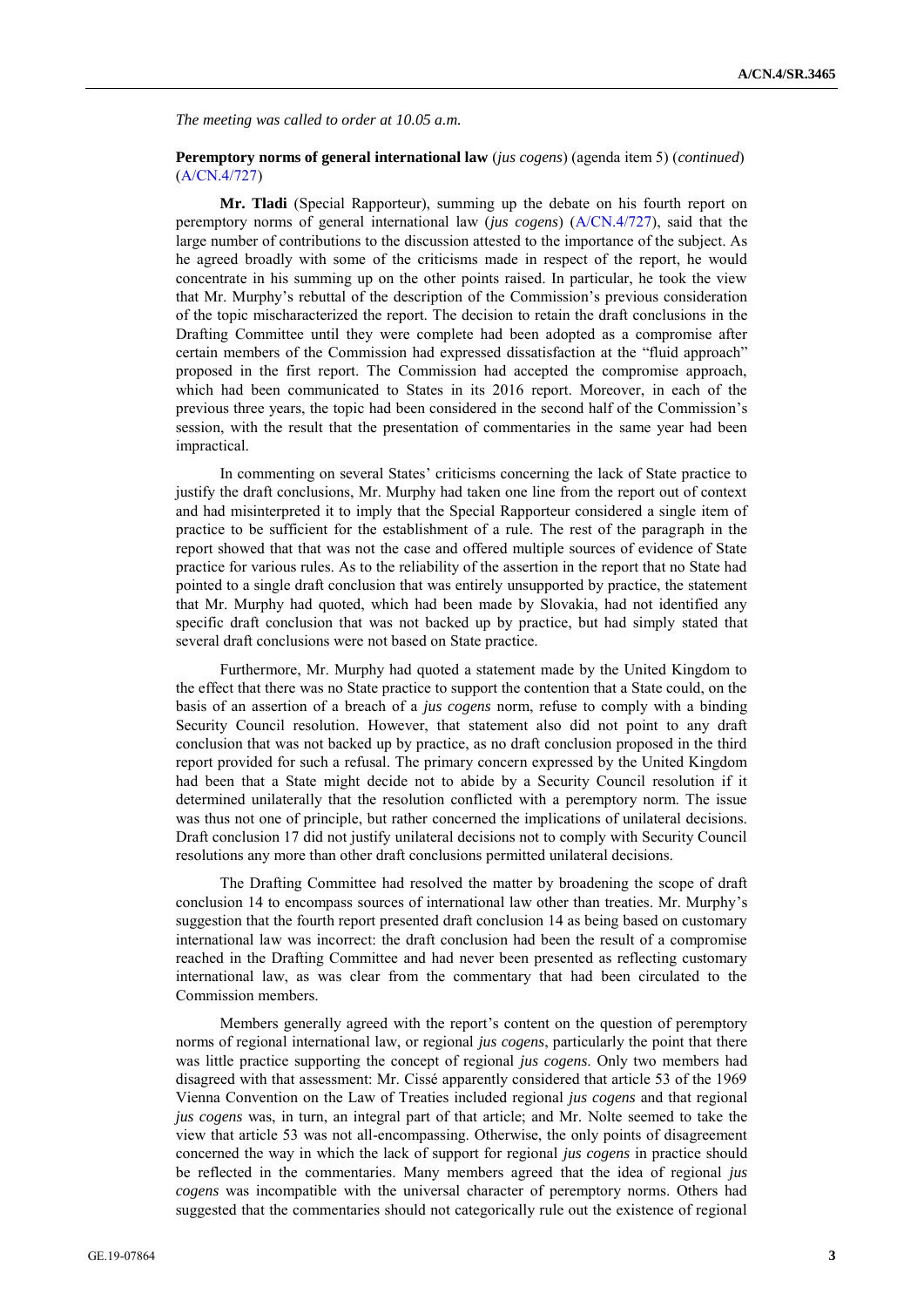*jus cogens* but should leave open the possibility of future developments in that area. As several members had pointed out, the examples offered by Mr. Nolte as regional *jus cogens* were actually examples of particular rules in regional systems that had relatively higher priority than other rules in those systems. Mr. Šturma had mentioned various terminological alternatives that, although they described systems of hierarchy, were not themselves *jus cogens*. Mr. Grossman Guiloff, while agreeing with Mr. Nolte's assessment, had suggested that the examples that the latter had given formed another category of rules whose effects might be analogous to, but could never be the same as, those of peremptory norms. In general, the question of regional *jus cogens* would best be addressed in the commentaries.

The draft commentaries had already been circulated and would be revised in the light of the members' comments, notably those calling for nuance and caution. He took note of the three points made by Mr. Hassouna: that there was no support in practice for the notion of regional *jus cogens*; that there was a doctrinal debate among legal scholars concerning the possibility of regional *jus cogens*; and that regional *jus cogens* was distinct from unifying and binding norms in different regions. Most members had also made the point that, whatever the merits or demerits of regional *jus cogens*, the topic under consideration was limited to *jus cogens* of a general nature. A final point worth adding, made by Mr. Gómez-Robledo, was that regional norms might give rise to peremptory norms of general international law.

As to the proposed list of *jus cogens* norms, although the terms "non-exhaustive" and "illustrative" were used interchangeably in the report, he preferred the former, because the latter might be taken to suggest that other norms not included in the list would necessarily have to be similar in type to those proposed. The fact that the norms listed pertained mainly to the areas of human rights and peace and security might suggest that norms in other areas such as environmental law would not be able to achieve *jus cogens* status.

On the question of whether and where such a list should be included, he had hoped that the Commission would be able to agree on a middle ground between a full list and no list at all; that was what he had attempted to offer, by including norms that had been recognized by the Commission in the past as having peremptory character. A number of possible locations for a list had been proposed: Sir Michael Wood's suggestion that it should be included in the commentaries was not really a middle ground, as the Commission had already taken that approach in the past; the proposal by Ms. Galvão Teles and Mr. Hmoud that the list should be included in an annex might represent an acceptable compromise if the list was properly presented; and the suggestion by Mr. Murphy and Sir Michael Wood that the list should be prefaced with a statement to the effect that it contained *jus cogens* norms that had previously been identified by the Commission might also form the basis for a compromise. Most members seemed to support the inclusion of a list of some sort, although their preferences varied, with some members not wishing to simply reproduce a list of norms previously identified by the Commission and favouring the inclusion of a fuller list, others questioning the value of the existing list but agreeing to its inclusion if its provenance was clearly stated, and one member, Mr. Valencia-Ospina, expressing a willingness to accept the inclusion of a list if it was accompanied by a clarification that it did not constitute a normative determination by the Commission.

Some members, including Sir Michael Wood and Mr. Laraba, had expressed the view that what the Commission had produced in the commentary to draft article 50 of the 1966 draft articles on the law of treaties was not a list of norms, as only the prohibition of the use of force was expressly identified as having the character of *jus cogens*. Those arguments were acknowledged in the report, which also mentioned arguments that pointed to the opposite conclusion. That was why the report referred to the Commission's "ambiguous" attitude at the time towards the other examples of rules of *jus cogens*.

A second point, which had been raised by several members, concerned the choice to rely on the commentary to the 2001 articles on responsibility of States for internationally wrongful acts as the basis for the list, to the exclusion of the commentary to the 1966 draft articles on the law of treaties, given that important norms such as the equality of States, the protection of human rights and the principle of self-determination were mentioned in paragraph (3) of the commentary to draft article 50 of the 1966 text. In response, he noted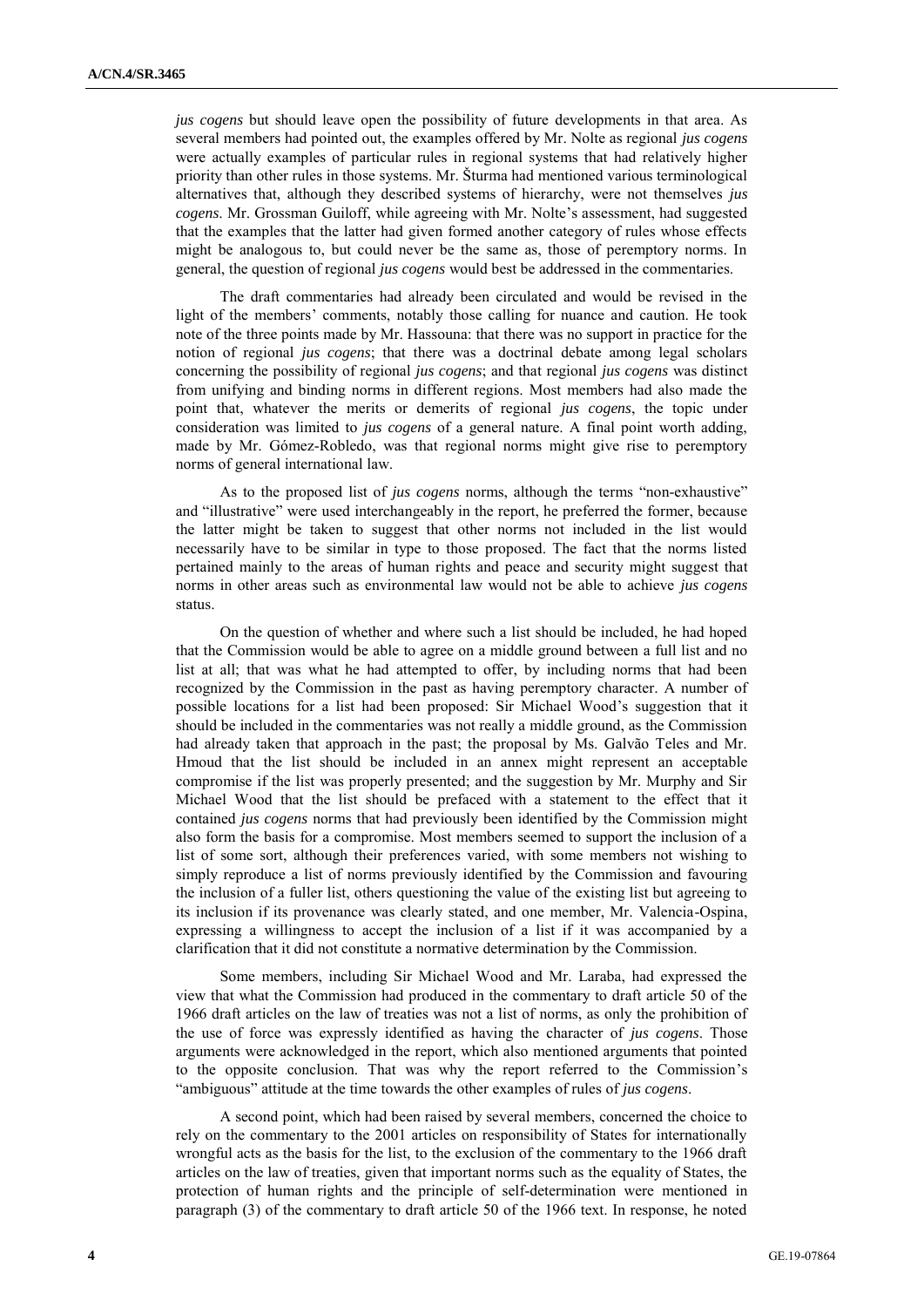that the proposed list was non-exhaustive and thus did not imply that any norms not included were not peremptory norms of general international law. Furthermore, the ambiguity as to the status of the norms mentioned in the 1966 commentary implied that the draft conclusion should preferably rely on the commentary to the 2001 articles. Lastly, paragraph (3) of the commentary to draft article 50 of the 1966 draft articles indicated only that "other members" had been in favour of mentioning those other norms.

The argument put forward by Mr. Zagaynov and Mr. Valencia-Ospina that a list could be invoked as a basis for disqualifying any other norms from peremptory status was not borne out by history. For example, the Commission had not considered selfdetermination to be a peremptory norm in 1966, but that principle had since been accepted as such. Furthermore, the commentaries to articles 26 and 40 of the 2001 articles on State responsibility did not suggest that the norms to which they referred were applicable only to the topic of State responsibility. In fact, those norms applied much more broadly, including in relation to the enforcement of human rights law and the application of treaty law.

Some members supported the Special Rapporteur's proposed draft conclusion 24 but had nevertheless raised some fundamental issues concerning the methodology used. The first issue concerned the time needed to compile a list of *jus cogens* norms. During the consideration of the topic in the Working Group on the long-term programme of work, the members' former colleague Mr. Forteau had said that that task could take 5 minutes or 50 years, depending on whether the Commission relied on *jus cogens* norms that it had already identified or embarked on a detailed study of each norm proposed for the list, including those for which there was not enough evidence. It was the former approach that was advanced in the report as a middle ground.

The second methodological issue concerned the lack of depth and breadth in the analysis. One aspect of that criticism was the lack of nuance in the description of the norms themselves; several members had argued that an in-depth study of each norm was required. However, that suggestion ignored the purpose of the report, which was not to elaborate a list, but rather to reproduce a pre-existing list with an *ex post facto* assessment of whether there was support for the norms it contained. To do anything more than that would be impossible and would exceed the scope of the current topic. That type of methodological rigour could be expected only for a substantive, primary-rule-oriented topic. His approach had been to modestly repackage lists that had been produced by previous members of the Commission. In the light of the Commission's frequent references to the need for consistency with its previous work, he presumed that that was an acceptable approach. Furthermore, there seemed to be almost complete agreement that the norms on the proposed list qualified as peremptory norms. As some members had said, the matter at hand concerned broad principles and thus did not require detailed analyses of the scope and application of each principle.

Another point raised was that the approach adopted was not faithful to the one used in developing draft conclusions 4 to 9. That criticism seemed to expect a degree of rigour under the current topic that had never been expected under other topics. For example, under the topic that the Commission had most recently finalized, that of the identification of customary international law, which was also a methodological topic, only one of the conclusions adopted was not purely methodological: the one on the persistent objector rule. He did not recall that, in the justification for that conclusion, there had been any clear expression of the formative elements of customary international law, namely widespread and general practice and, separately, *opinio juris*. Members who were insisting, in the case of *jus cogens*, on the requirement of support by "a very large majority of States" had not raised the questions of widespread practice or widely held *opinio juris* in the context of that other topic.

A few members had said that the Commission should not take a step back from the steps forward it had taken in the past. He agreed with Ms. Escobar Hernández that the noninclusion of a list, no matter how carefully it was explained, would be taken to imply that the current Commission members were questioning decisions taken by their predecessors.

Other members had seemed to suggest that the Commission should indeed call those decisions into question, on the grounds that previous references to *jus cogens* norms had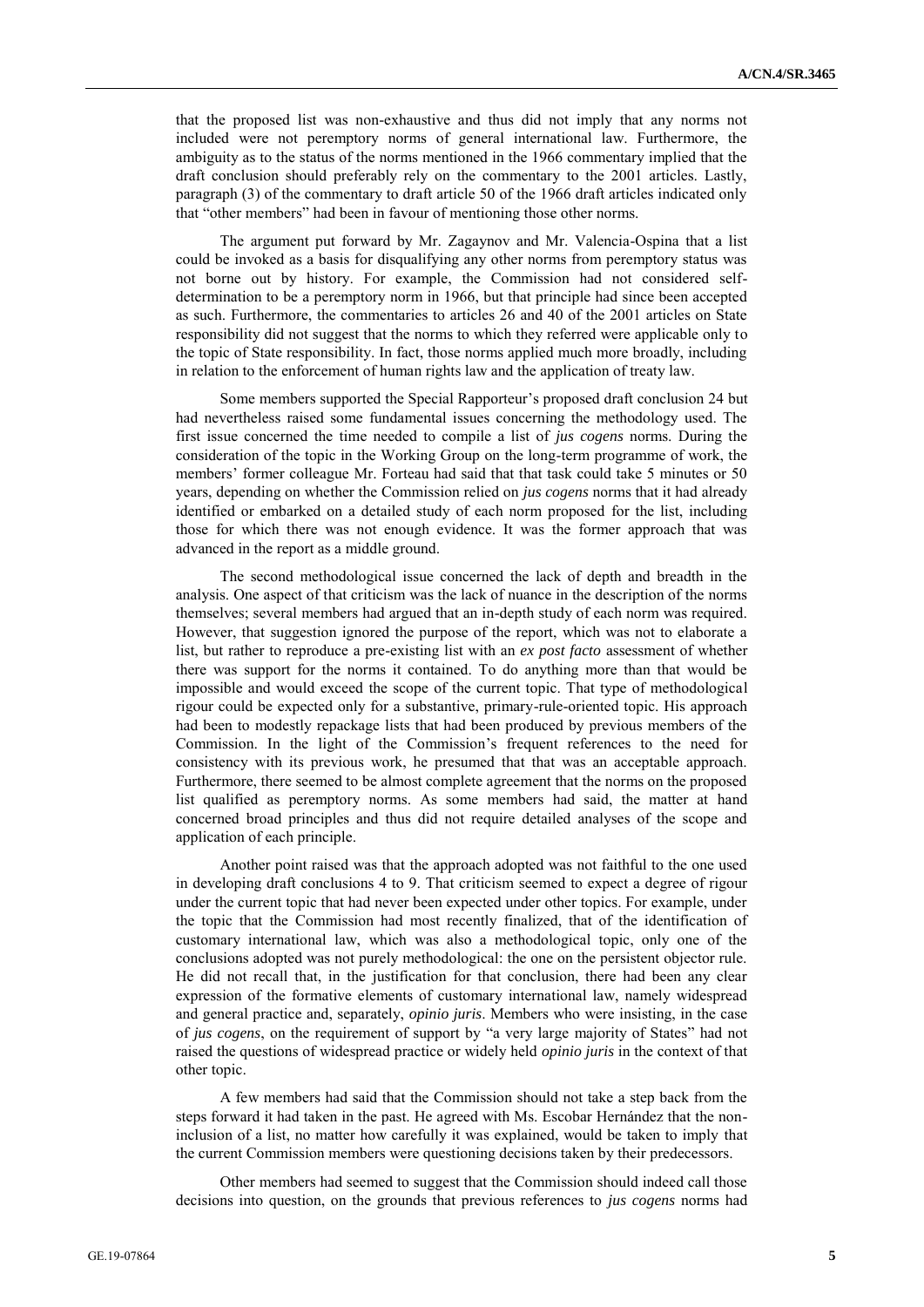not been based on in-depth analyses. However, that could set a dangerous precedent, particularly given that States had not challenged those earlier conclusions, but had in fact embraced them. Mr. Valencia-Ospina had made a valuable point, noting that the Drafting Committee had agreed not to refer, in draft conclusion 9, to the Commission's own role in determining the peremptory character of norms of general international law, as it was not the only body that did so. However, draft conclusion 9 was methodological in nature, whereas draft conclusion 24 did not have the same normative quality and was intended to be a factual statement.

As to the suggestion of an overreliance on the decisions of international courts and tribunals, he noted that decisions of the International Court of Justice and, to a lesser extent, decisions of other international courts and tribunals were the most frequently used source for the Commission's draft texts. They constituted an important, even if subsidiary, means of determining the peremptory character of norms, as had been noted by a number of members. That was particularly true of international court decisions that had not been challenged by States. For instance, although, in his view, the decision of the International Court of Justice in *Arrest Warrant of 11 April 2000 (Democratic Republic of the Congo v. Belgium)* had been wrong because it had not been based on practice, States had acquiesced to that decision, which had come to be accepted as customary international law.

Mr. Murphy had also argued that, because the judicial decisions did not state that the principle of self-determination was a peremptory norm of general international law, the report was relying on decisions concerning obligations *erga omnes* as implying peremptory status, even though not all obligations *erga omnes* related to peremptory norms. Mr. Valencia-Ospina, while concurring with that view, had said that he did not believe that only the explicit use of the words "*jus cogens*" or "peremptory" could constitute evidence of the peremptory character of a norm. Mr. Aurescu had suggested that the report could have included more extensive discussion of the relationship between obligations *erga omnes* and peremptory norms; that relationship had in fact been discussed in the third report (A/CN.4/714). Although not all obligations *erga omnes* flowed from peremptory norms, there was at least a substantial overlap between the two, as the Commission noted in paragraph (7) of the commentary to part two, chapter III, of the articles on State responsibility.

As to the idea put forward by Mr. Murphy that obligations *erga omnes* without a peremptory norm connection could be described as obligations that "operated in common spaces", not all such obligations were obligations *erga omnes*. The right to selfdetermination did not relate to common spaces. If obligations *erga omnes* flowed from both peremptory norms and some rules concerning common spaces, it would be reasonable to conclude, given that self-determination was not related to common spaces, that the identification, by the International Court of Justice, of the *erga omnes* nature of selfdetermination implied that that norm had a peremptory character. Furthermore, when the Court referred to obligations *erga omnes* in relation to self-determination, it presumably meant obligations *erga omnes* flowing from peremptory norms, since it always grouped self-determination together with other norms that were generally accepted as peremptory norms, without any reference to common spaces in that context.

The Commission was entitled to engage in some deductive reasoning, as the United Kingdom House of Lords had done in its decision in *A (FC) and others (FC) (Appellants) v. Secretary of State for the Home Department (Respondent)*, in which, in describing the consequences of a breach of a peremptory norm, specifically the duty to cooperate found in article 41 of the articles on State responsibility, it had relied on the International Court of Justice advisory opinion in *Legal Consequences of the Construction of a Wall in the Occupied Palestinian Territory*, which itself referred only to obligations *erga omnes* and not to peremptory norms.

As to some members' insistence that a source could be regarded as referring to *jus cogens* or peremptory norms only if it used those particular words or phrases, his view was that the Commission should not take such a mechanical approach, since interpretation, analysis and deduction ought to be an inherent part of its work. The draft conclusions were based on evidence that the international community of States as a whole accepted and recognized the norms in question as ones from which no derogation was permitted. Thus,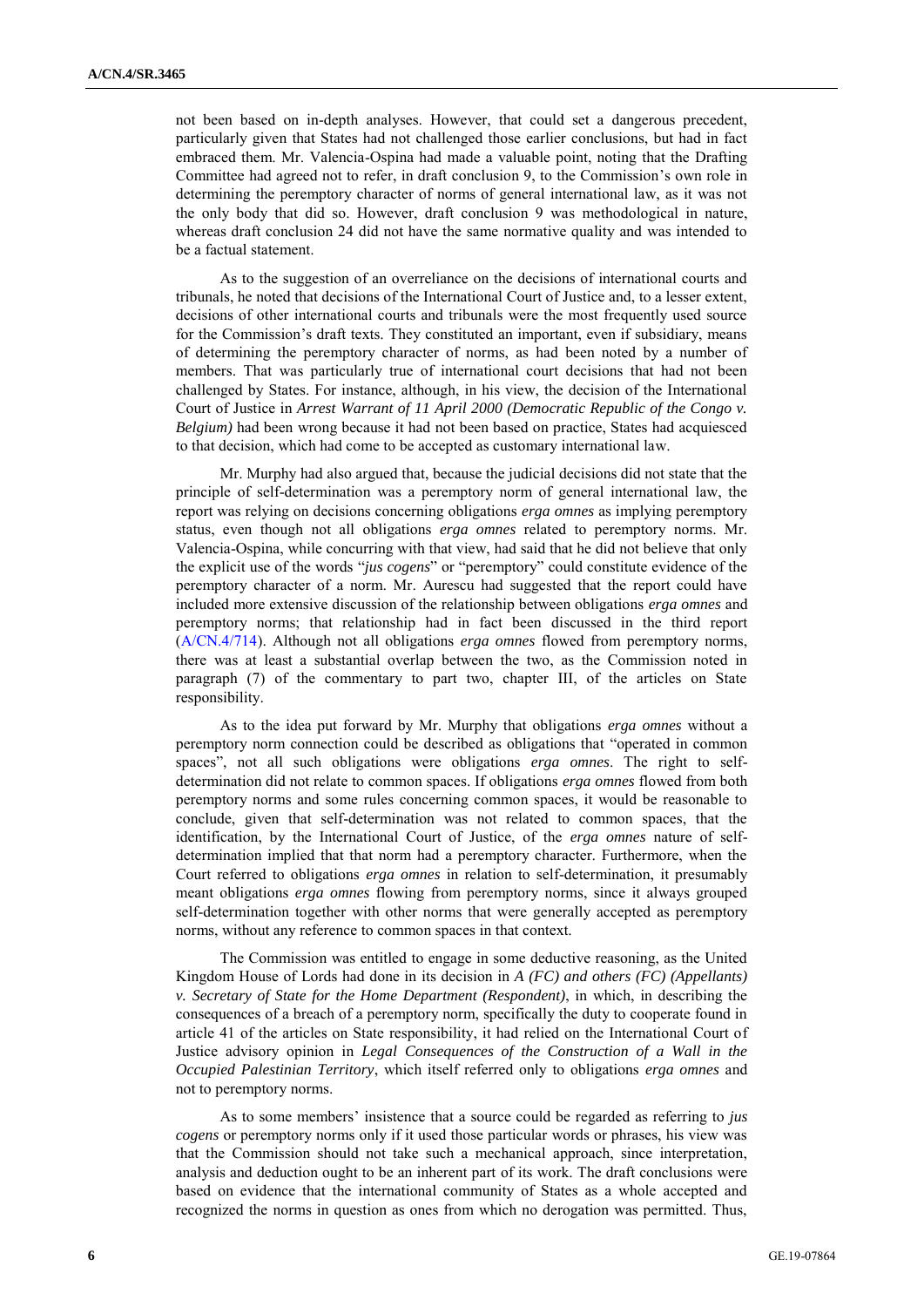indirect evidence, such as the description of a norm as "intransgressible" or the application of the consequences of a breach of peremptory norms, including article 41 of the articles on State responsibility or article 53 of the Vienna Convention, constituted relevant evidence.

In General Assembly resolution 33/28, States acting collectively had, in a classic case of the application of article 53, conditioned the validity of an agreement on that agreement's consistency with the norm of self-determination, and that constituted evidence. He was not suggesting that the resolution or any other material, by itself, provided conclusive evidence of acceptance and recognition by the international community of States. That conclusion could be drawn only from the totality of the evidence.

It had also been suggested in the discussion that the dictum of the Federal Constitutional Court of Germany that referred to self-determination as a peremptory norm somehow did not qualify as evidence because the Court had also referred to other norms, such as protection of the environment, that were not on the Commission's proposed list of *jus cogens* norms. However, neither the conclusions on identification of customary international law nor the commentary thereto provided for a proposition to be disregarded if there was an accompanying proposition that the Commission did not take up.

As to the comments noting that the International Court of Justice, in its advisory opinion in *Legal Consequences of the Separation of the Chagos Archipelago from Mauritius in 1965*, had declined to reach any conclusion on the peremptory character of the right to self-determination, he noted that the Court had not said that self-determination was not a peremptory norm of international law. It had heard many views submitted by States to the effect that the right to self-determination was of a peremptory character, and several judges had alluded to that view in separate opinions without denying the peremptory status of that right. Furthermore, the Court had unequivocally declared that all States Members of the United Nations had the duty to cooperate in order to bring to an end the continued breach of the right to self-determination. Moreover, in the Commission's general commentary to part two, chapter III, of the articles on State responsibility, the duty to cooperate was identified as a particular consequence of serious breaches of peremptory norms of general international law, not a general consequence of breaches of international law, or even a general consequence of breaches of obligations *erga omnes*. It was one of the "additional consequences" attracted by serious breaches of peremptory norms. If the Commission accepted the correctness of both the *Chagos Archipelago* advisory opinion and its own statement in the commentary to the articles on State responsibility, it could only conclude that the Court had, without using the words, accepted self-determination as a peremptory norm of general international law. That conclusion was supported by the advisory opinion in *Legal Consequences of the Construction of a Wall in the Occupied Palestinian Territory*.

In the *Chagos Archipelago* proceedings before the International Court of Justice, several States had identified self-determination as a peremptory norm of general international law. Notably, not a single State had advanced a contrary position, even though States that held such a position might have been expected to respond to the General Assembly's reference to the issue in its request for an advisory opinion. The suggestion that the fact that those arguments had not been taken up by the Court indicated that the right to self-determination was not a peremptory norm of general international law implied that State practice in the form of public statements before the International Court of Justice was regarded not only as irrelevant but even as negated, if those statements were not taken up by the Court.

On the question of whether State practice was sufficient to meet the "very large majority of States" criterion, his view was that the requirement appeared to have been met in the context of self-determination. There was no need to show that every State had actively and explicitly expressed its opinion or attitude in respect of that norm, as silence could count as State practice and be evidence of *opinio juris*, subject to the qualifier identified in the conclusions on identification of customary international law. In cases where many States had expressed themselves as to the peremptory character of a norm, it might be sufficient to show that few or no other States had objected, provided that they had been in a position to react and would have been expected to do so. As he had noted in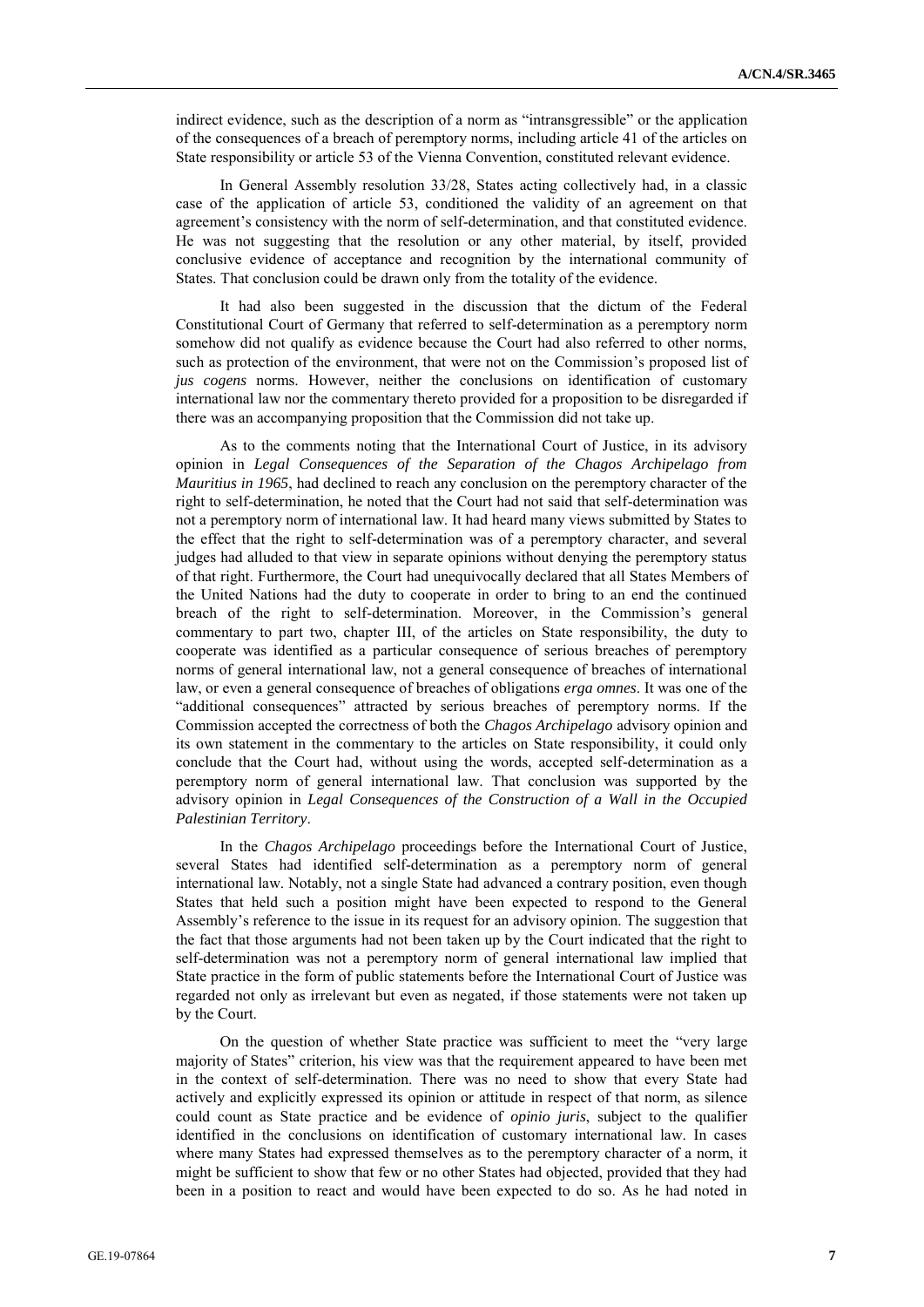reference to the *Chagos Archipelago* advisory opinion, no State had contradicted the views expressed by other States concerning the peremptory status of self-determination.

He could give many other examples of statements demonstrating that the "very large majority" requirement had been met. According to the summary records of Sixth Committee meetings, at the twenty-first session of the General Assembly, Ecuador had said that "the prohibition of the threat or use of force, respect for the territorial integrity and political independence of States, the self-determination of peoples … were peremptory rules of international public policy"; the Ukrainian Soviet Socialist Republic had stated that "those peremptory norms could be defined by reference to the law of the United Nations Charter and included … self-determination of peoples"; and the Union of Soviet Socialist Republics had said that "*jus cogens* should cover, first, the most important principles of the Charter, and in particular the principles of the prohibition of aggressive war and any use of force contrary to the purposes of the Charter … equal rights and self-determination of peoples". Similarly, Pakistan had referred to self-determination in its list of examples of peremptory norms; Somalia had said that it was "especially gratified to note that the draft gave due recognition … to the effects on treaties of the peremptory norms of *jus cogens*, which included the rule of self-determination"; and Czechoslovakia had recognized the principle of equal rights and self-determination of peoples as a peremptory rule of conduct in inter-State relations. At subsequent sessions, Afghanistan had described selfdetermination as a "universally accepted and fundamental principle … which was a cardinal principle of *jus cogens*", and Trinidad and Tobago had also stated that the principle of equal rights and self-determination of peoples was a peremptory norm.

The only statement to the contrary that he had been able to find had been made by Israel during the Sixth Committee's debate on the Commission's report at the seventy-third session of the General Assembly. It seemed clear that the overwhelming majority of States believed the right to self-determination to be a peremptory norm, especially as so many States had expressed that conviction without being contradicted by other States.

On the question of whether the peremptory status of the right to self-determination could be invoked to justify the use of force, as in Mr. Murphy's hypothetical example of an invasion by the United States of America into Venezuelan territory, in his view that example conflated the identification of a norm as *jus cogens* with the consequences of the peremptory character of a norm. The identification of self-determination as a peremptory norm in no way implied that a third State was entitled to use force against another State to give effect to self-determination. Recalling that article 41 of the articles on State responsibility provided that States had a duty to cooperate to bring to an end any breach of peremptory norms, he said that he wished to make two points. The first was that cooperation, by definition, did not include unilateral action; the second was that, under article 41, breaches were to be brought to an end "through lawful means", which meant that the action taken must not conflict with the rules of international law, let alone with other peremptory norms.

If the implications of that hypothetical example were accepted, they would lead to absurd consequences. States would be permitted to breach peremptory norms of international law, such as the prohibition of torture, in order to prevent breaches of other peremptory norms, such as the prohibition of terrorism. In his view, the commentary to the articles on State responsibility was clear on that matter: if the prohibition of the use of force was a peremptory norm of general international law, then circumstances precluding wrongfulness could not be invoked by a State to preclude the wrongfulness of such an act, even if the circumstances related to the breach of a peremptory norm by another State. According to the commentary to article 26 of the articles on State responsibility, a genocide could not be advanced as a justification for the commission of a counter-genocide; similarly, a breach of the right to self-determination could not be used to justify a breach of the prohibition of the use of force.

He did not mean to suggest that there were no complicated issues with respect to the relationship between self-determination and the use of force. As Mr. Saboia had noted, one of the issues that might need to be taken into account with regard to self-determination was the question of the legitimate use of force. His own understanding was that, to the extent that the use of force was permissible under international law, it was limited to peoples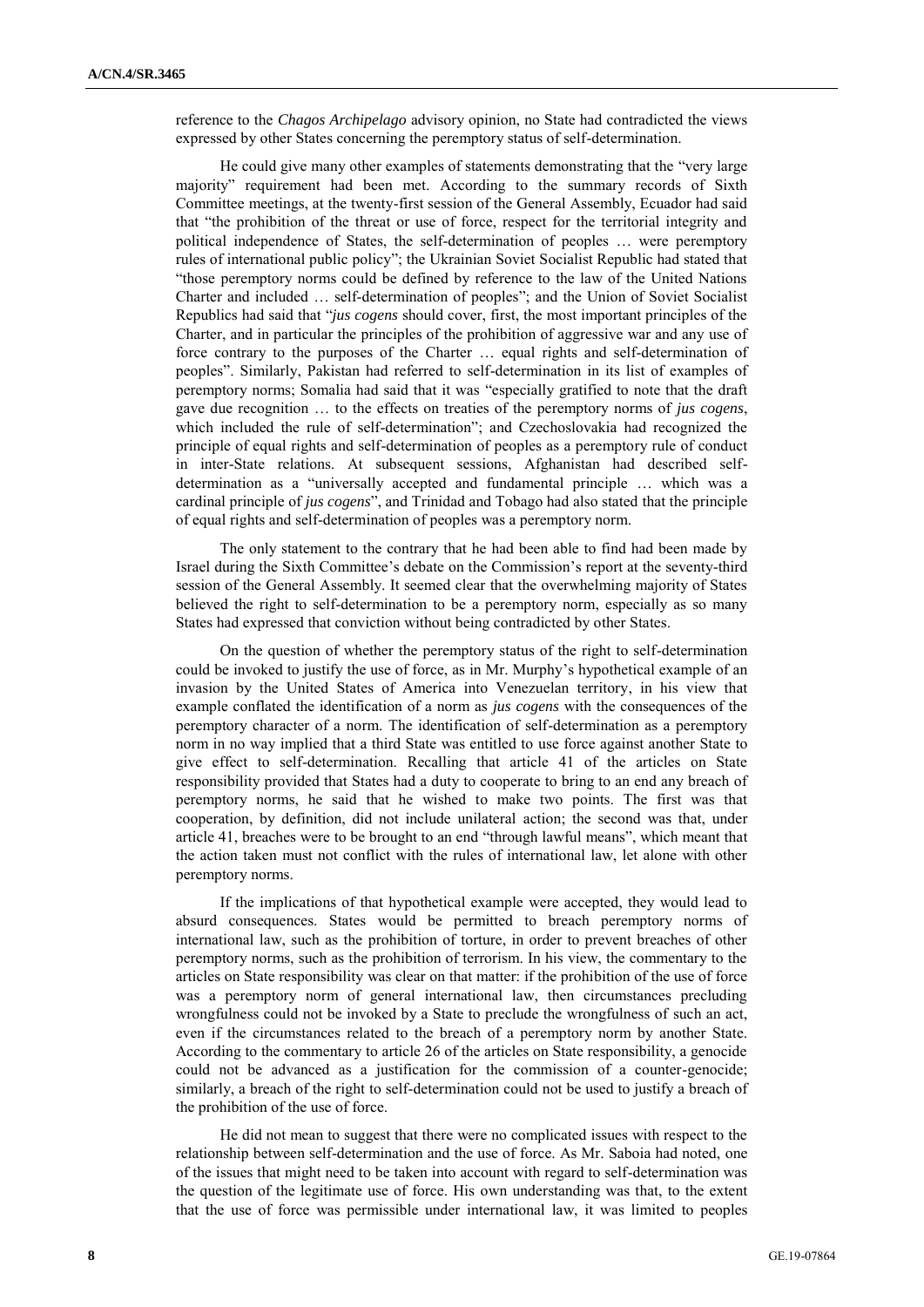seeking self-determination and excluded third States. However, even that principle was not without complications, as was apparent from the example cited by Ms. Lehto, in which a number of States had voted against or abstained from voting on a General Assembly resolution concerning apartheid because the text included a reference to the right to take up arms in the fight for self-determination.

He had gone into some detail on the question of self-determination not only to demonstrate that some of the comments about a supposed lack of rigour in the report were at best an exaggeration, but also to show that, while the peremptory nature of that norm could be justified solely on the basis of the materials referred to in the report, to go into such detail in respect of the substance of every norm would not be possible if the topic was to remain a methodological one. Indeed, the detailed explanation he had given with regard to self-determination was but the tip of the iceberg; it had not even touched on the issues that Commission members had raised concerning the scope of the principle, the beneficiaries of the right, whether it applied outside the colonial context or whether it included the right to secede. In his estimation, to do justice to the status of the norms in the list would require at least two reports on each norm, or about 16 years of work by the Commission. If the effects of changes in membership of the Commission were factored in, Mr. Murase's 20-year prediction did not seem so far-fetched. And a proper list – even a non-exhaustive one based on a strict and rigorous application of the criteria set out in draft conclusion 4 – would require a *tabula rasa*, meaning that the 50-year time frame mentioned by Mr. Forteau began to seem an ambitious estimate. If the methodological challenges raised by some members of the Commission were considered decisive, the choices would be either to have no list at all or to work on the project for decades into the future.

The fact was that most States, even if by only a slight majority, supported the inclusion of a list of some kind, as did a substantial majority of Commission members: 19 at the last count, as against 9 who were opposed. Moreover, the latter estimate erred on the side of caution by including among the opponents some members who supported the idea of a list but did not wish to refer draft conclusion 24 to the Drafting Committee.

That picture compelled him to make a number of observations. First, it would be a missed opportunity if the Commission did not seize the moment and, at the very least, elevate its previous lists from commentary text to the operative part of the draft conclusions. Second, since the decision on whether or not to include a list would have to be based on a number of factors that, unfortunately, pulled in different directions, to ignore the majority view both within the Commission and among States would be unfair. Third, one of the criticisms levelled at the list was that it would divide States and draw criticism, yet no Commission member had unequivocally questioned the correctness of the list; only Mr. Murphy had cast doubt on the peremptory status of the right to self-determination. Furthermore, as the text was still at the first-reading stage, States would have an opportunity to comment on it, and on whether or not to have a list at all, in due course. Fourth, as the Chair had pointed out, the readers of the draft conclusions would include persons who were not experts in international law, and a list would, at the very least, be useful for such persons.

He did not mean to minimize the valid questions that had been raised in the course of the debate. He had focused on criticism of the rigorousness of the report, but there were other criticisms that needed to be addressed, including definitional issues concerning the various norms, notably the prohibition of the use of force or aggression, the basic rules of international humanitarian law and the prohibition of slavery; the question of whether draft conclusion 24 was intended to be merely a statement of fact that listed norms that the Commission had previously characterized as peremptory, or whether it represented a normative statement about the peremptory status of those norms; the absence from the list of some important norms of international law; and the fact that some norms were identified in the report but not included in the list. Any compromise solution must address all those issues.

With respect to the definitional issues, he wished to emphasize, again, that the topic was a methodological one. As Mr. Hmoud had pointed out, any attempt to address those issues would not only be disproportionately difficult, but would also change the nature of the topic.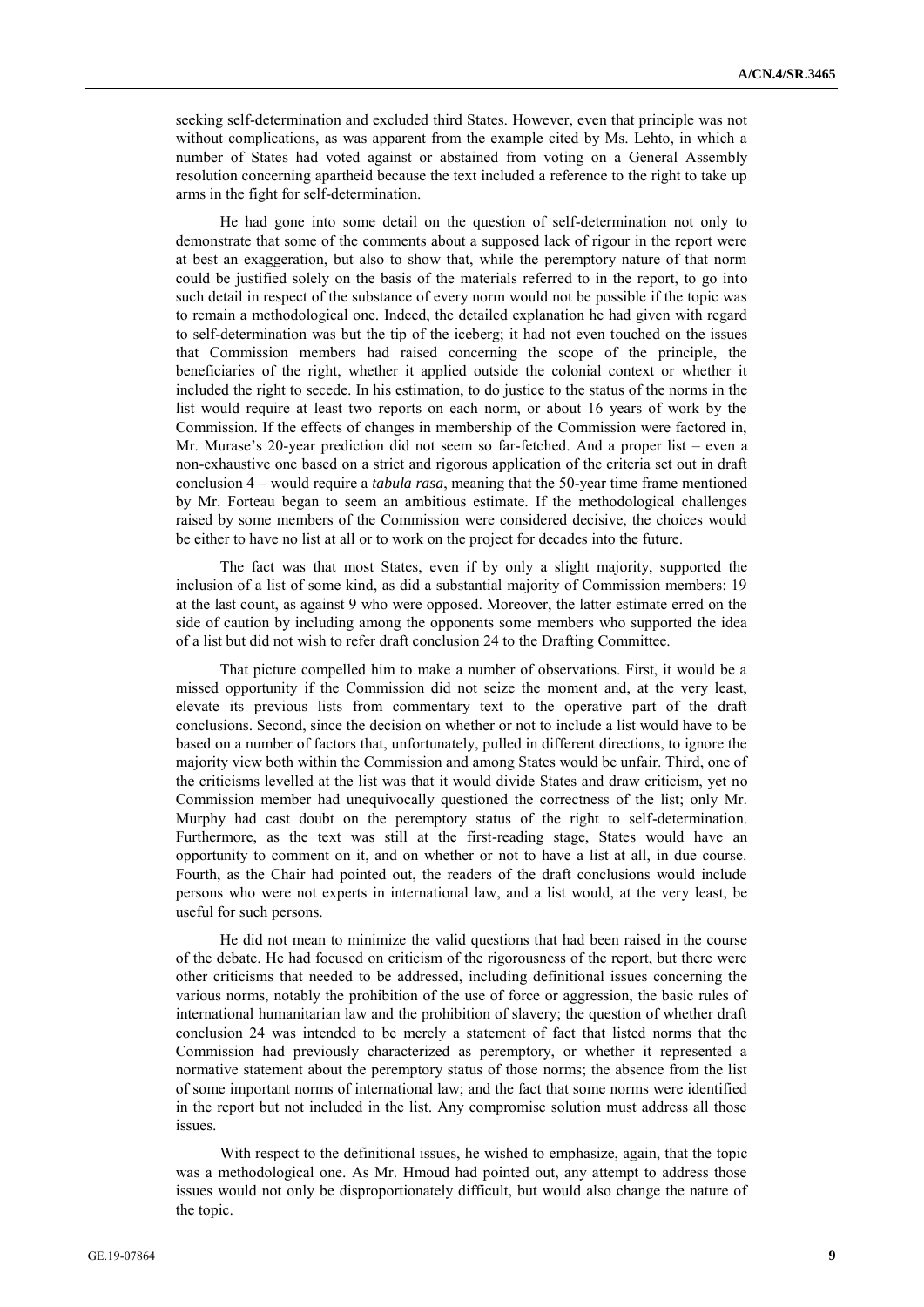Careful drafting could make it clear that the list was not a proclamation by the Commission that certain norms had the character of *jus cogens*, but only a statement of fact concerning peremptory norms that it had identified in the past. Concerns on that score could be addressed in the commentary, in line with what Mr. Murphy had called the "second path".

With regard to the absence from the list of some important norms of international law, some members had expressed the view that the Commission seemed to be stuck in the 1960s, noting that the list did not address concerns of modern international law such as the rights of lesbian, gay, bisexual, transgender and intersex persons or the protection of the environment. Others, on the contrary, had noted that traditional norms such as sovereignty, non-intervention and *pacta sunt servanda* were not included. His intention had been to make it clear that the list was non-exhaustive, but the criticisms by some members suggested that he had not been successful in that endeavour.

Many diverging views had been expressed on the norms that were identified in the report but excluded from the list, such as *non-refoulement* and enforced disappearance. On the whole, the solution most likely to garner consensus was not to mention those norms in the list. In any event, that would be a logical consequence of Mr. Murphy's "second path". While that approach might limit the Commission's ability to encourage the recognition and acceptance of other norms, as some members had pointed out, he believed that even a nonexhaustive list would still encourage discussion and promote practice in that regard.

Of the proposals made, he believed that Sir Michael Wood's proposal that the list should be reproduced in the commentary, for which there had been some support, was not really a compromise. He likewise could not support Mr. Murase's proposal that the Commission should establish a working group, which would lead the Commission down the 50-year path. He did, however, like Mr. Murase's alternative proposal that a follow-up topic, under a different special rapporteur, should be adopted for the identification of a list of norms, though that would presumably be a long-term undertaking. Lastly, he thought that the proposal by Mr. Hmoud and Ms. Galvão Teles to place the list in an annex was a good one.

In conclusion, he said that he had several proposals to make for the Commission's consideration: first, that there should be a draft conclusion stating that a non-exhaustive list of norms previously identified by the Commission was contained in an annex; second, that an annex containing the list should be appended to the draft conclusions, prefaced by a "without prejudice" clause to indicate that the list did not preclude the existence of other norms; and, third, that the commentary should not address the substance of the norms, thus reflecting Mr. Murphy's "second path" and reducing the risk of a somewhat over-exuberant interpretation of certain norms such as the right to self-determination. The draft conclusion thus would read:

#### **Draft conclusion 24 Non-exhaustive list of peremptory norms**

A non-exhaustive list of norms that the Commission has previously referred to as having attained the status of peremptory norms of general international law (*jus cogens*) is contained in the annex to the present draft conclusion.

#### **Annex**

Without prejudice to the existence or future emergence of other peremptory norms of general international law (*jus cogens*), the following norms have previously been referred to as having attained the status of peremptory norms of general international law (*jus cogens*):

- (a) the prohibition of aggression;
- (b) the prohibition of genocide;
- (c) the prohibition of crimes against humanity;
- (d) the prohibition of war crimes;
- (e) the prohibition of apartheid;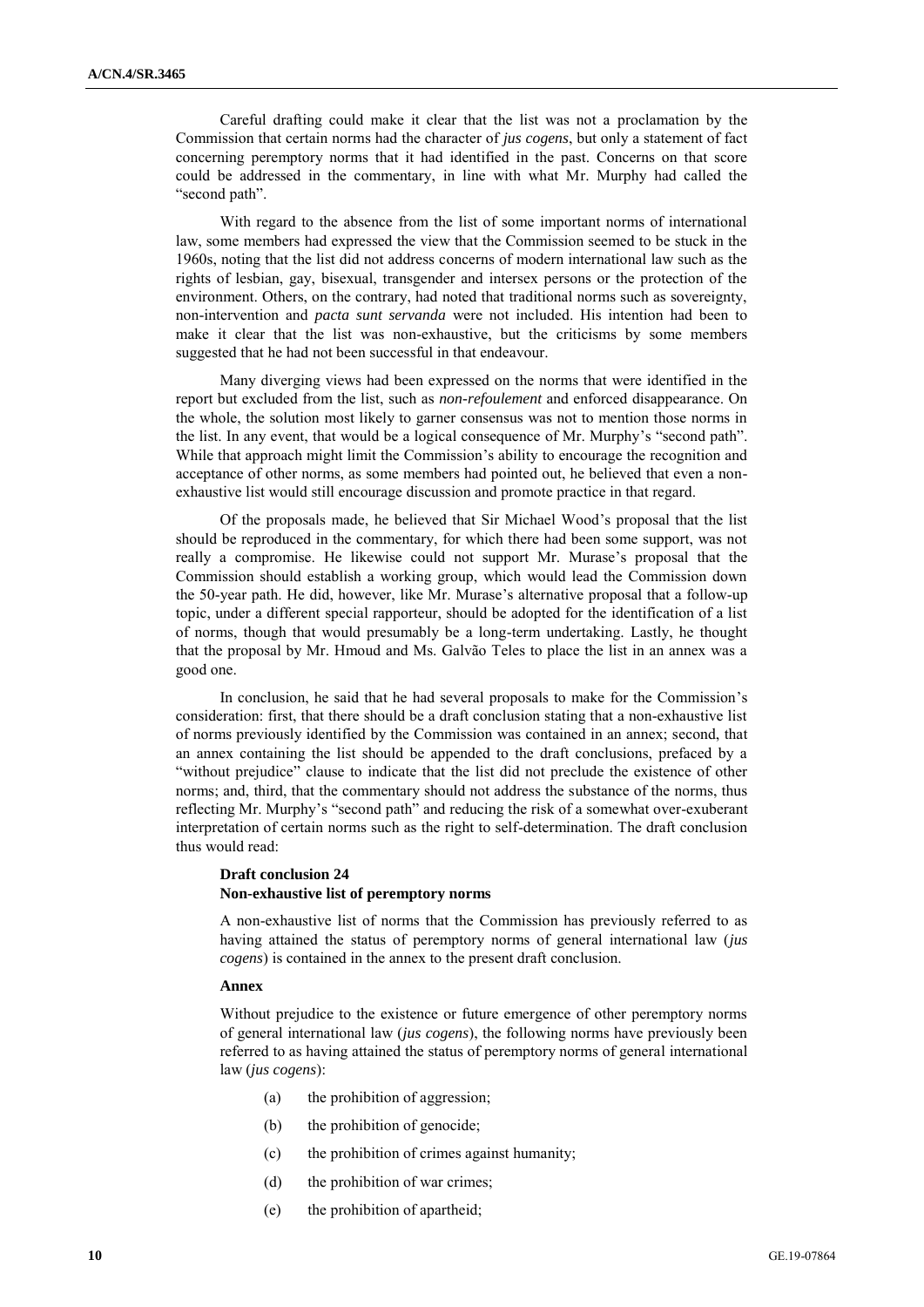- (f) the prohibition of slavery;
- (g) the prohibition of torture;
- (h) the right to self-determination.

He hoped that the Commission would refer the proposed text to the Drafting Committee for consideration and more precise formulation.

**Mr. Murase** said that the decision to have or not to have a non-exhaustive list in the draft conclusions was a policy decision for the Commission to take, not one to be addressed in the Drafting Committee, which was a technical body. The inclusion of a list in an annex did not do justice to the importance of the topic and would send the wrong message to the Sixth Committee and the international community as a whole, suggesting that the Commission had taken the matter too lightly. The Commission should at least hold an informal meeting to discuss whether or not the list should be included in the body of the draft conclusions.

**Mr. Murphy** said that the Special Rapporteur's proposal was very reasonable, although it was unlikely to be fully satisfactory to all members. He understood Mr. Murase's point about the possible adverse implications of that course of action, but he was comfortable with the basic contours of the proposed draft conclusion and was in favour of referring it to the Drafting Committee, on the understanding that it was not necessarily the final text.

**Mr. Jalloh** said that the Special Rapporteur's proposal was a good compromise and that he too could agree to refer it to the Drafting Committee. Regarding Mr. Murase's comments, he wished to point out that the Drafting Committee did, in fact, deal with matters of substance, not just technical matters, and that if it encountered real difficulties it could always refer the text to, for example, a working group of the Commission for informal discussions.

**Mr. Zagaynov** said that, as the Special Rapporteur's proposal was new, the members would need a short space of time in which to review it. His concern was that the proposal would be perceived as a codification of peremptory norms of general international law. He would also like to take a closer look at the reformulation of some of the norms on the proposed list. He was concerned that the Special Rapporteur, in his summing up, had made no mention of the role and importance of the principles contained in the Charter of the United Nations in relation to *jus cogens* norms.

**Sir Michael Wood** said that Mr. Murase's concern could be addressed in the commentary, which should emphasize that the topic was a methodological one that had never been intended to include a detailed study of the substance of peremptory norms. He certainly did not think there was any need to form a working group to discuss the matter. As for Mr. Zagaynov's concern, his understanding was that the proposed language was intended to provide a basic framework for the draft conclusion, the precise wording of which would be finalized in the Drafting Committee. While the proposal would not be entirely satisfactory to everyone, that very fact could be a sign that it was a good compromise. He was in favour of referring the text to the Drafting Committee.

**Mr. Tladi** said his assumption was that any text referred to the Drafting Committee would be considered in accordance with the Commission's usual practice and that the precise wording of the draft conclusions would be referred back to the full Commission. He would have preferred to include a draft conclusion that listed norms that were considered to be peremptory norms of general international law, but he had instead proposed a compromise approach. He did not think that the plenary Commission should engage in a drafting exercise, which would be the only reason for putting a written text before the members. He therefore recommended that the draft conclusion he had just read out should be referred to the Drafting Committee.

**The Chair** said he took it that the Commission wished to refer the new version of draft conclusion 24, as proposed by the Special Rapporteur, to the Drafting Committee, taking into account the comments and observations made during the debate.

*It was so decided.*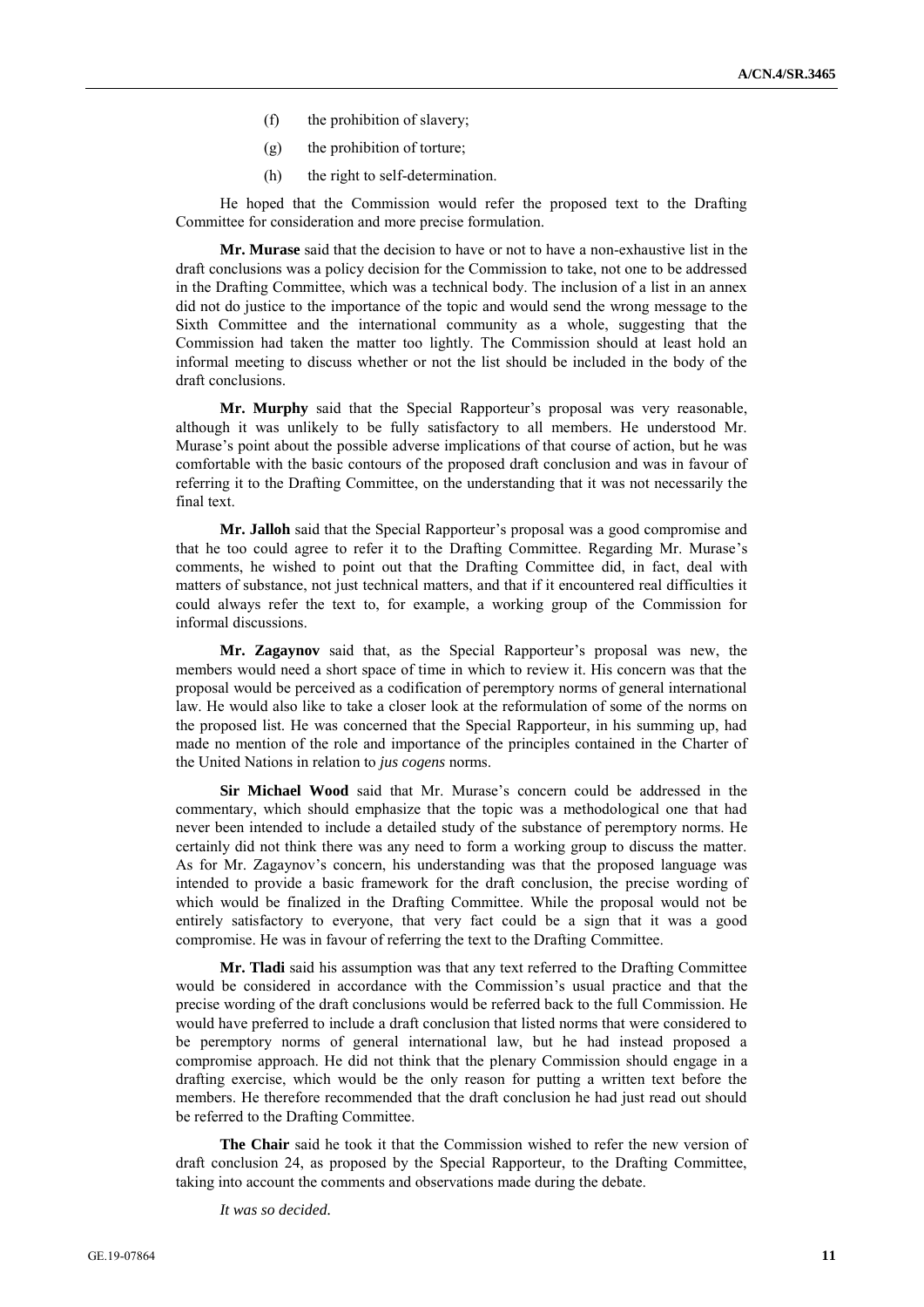**Mr. Huang**, speaking on a point of order, said that he, like Mr. Zagaynov, wished to see a written copy of the Special Rapporteur's new proposal before a final decision on it was taken.

**The Chair** pointed out that the decision just taken was not the final decision, which would be taken by the Commission after the Drafting Committee had considered the proposal and finalized the text. He did not think that Mr. Zagaynov's comments had been intended to set a precondition for the referral of the draft conclusion to the Drafting Committee. As a large majority of the Commission members were in favour of referring draft conclusion 24 to the Drafting Committee, that was the appropriate course of action.

After a procedural discussion in which **Mr. Tladi**, **Mr. Saboia**, **Mr. Huang**, **Ms. Lehto** and **Mr. Hassouna** took part, **the Chair** said that the text would be referred to the Drafting Committee for consideration and finalization. It would, of course, be made available to members in written form as soon as possible, and in any event before the first meeting of the Drafting Committee.

#### **Protection of the environment in relation to armed conflicts** (agenda item 4) (*continued*) (A/CN.4/728)

**Mr. Murphy**, noting that the second report of the Special Rapporteur on protection of the environment in relation to armed conflicts (A/CN.4/728) contained a description of the debate held on the topic in the Sixth Committee at the seventy-third session of the General Assembly, said that several Member States seemed to be uncertain as to what exactly the Commission was trying to achieve in its work on the topic. Some delegations had raised the classic issue of whether the project was, or should be, mostly codification or mostly progressive development. Such comments reflected concerns about whether the Commission was trying to change the law of armed conflict. However, some delegations had also asked whether the Commission was engaged in a legal project at all, as opposed to a project in which it admonished States to follow particular policies of one kind or another.

The issues raised by Czechia were a good example of that concern. Among other things, it had said that the direction that the Commission intended to take was not clear and that States had difficulty in commenting on the draft principles without knowing whether they were intended to reflect the current state of international law, provide guidance that was not firmly grounded in positive law, or both.

He could understand why there was such confusion. The Commission had never explained whether references to "principles" in a project referred to legal principles, moral principles, non-binding guidelines or some combination thereof. In the current project, it was not clear whether the goal was to identify and fill gaps in international law relating to armed conflict or, alternatively, to develop a statement of best practices that were not mandatory but that States should follow in the various temporal phases of armed conflicts. The Commission could not avoid such confusion simply by using the words "shall" or "should" as code words for "law" or "policy". Rather, the confusion arose because the Commission had approached the project as a jumble of both law and policy, leaving States to guess which was which. That approach not only was confusing, but might also have the unintended consequence of weakening the law, if States guessed wrong as to what was law and what was policy.

Turning to the draft principles, he said that he would comment on proposed draft principles 6 *bis* and 13 *quinquies* together, as they concerned, respectively, "corporate due diligence" and "corporate responsibility". He had three general comments to make that were relevant to other principles as well.

His first general comment was that he was surprised to see such a focus on corporations and a lack of attention to other non-State actors. The report contained a very useful discussion of the role of armed non-State actors in the illegal exploitation of natural resources, but in the draft principles themselves the focus was solely on States and corporations. The overall effect was to stigmatize corporations as the only bad actors when it came to non-State activity in the area covered by the topic; meanwhile, wrongdoers such as insurgencies, militias, criminal organizations and individual criminals were overlooked. That approach might be perceived by some as an overzealous effort by the Commission to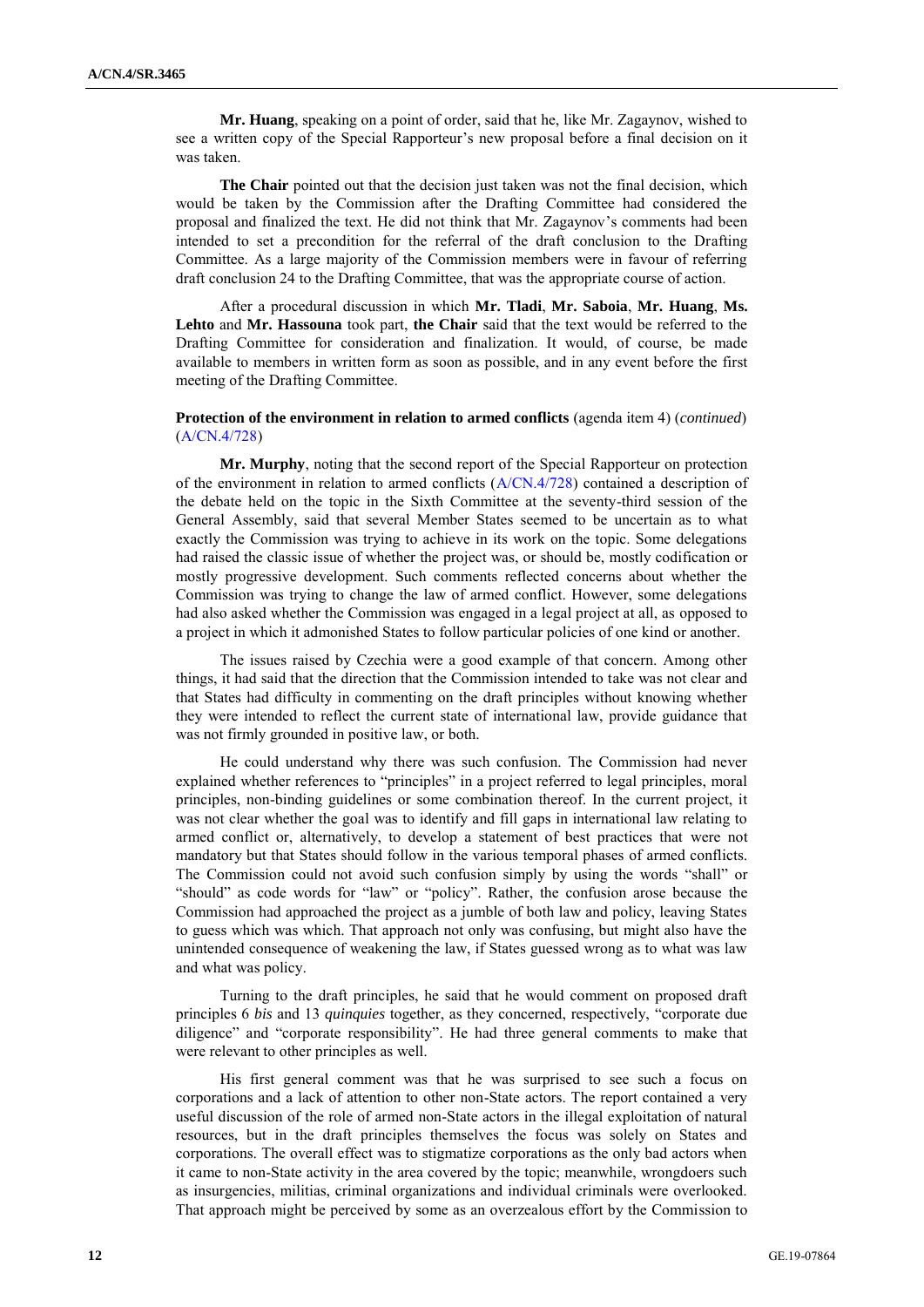cast corporations as the lone villains when it came to the illegal exploitation of natural resources during armed conflict. He wondered whether the draft principles might be reoriented so as to cover all non-State actors within a State's jurisdiction.

His second general comment was that both of the draft principles relating to corporations implied that the Commission was urging every State to exercise extraterritorial jurisdiction over its corporations whenever they were operating in a foreign country. The extraterritorial civil jurisdiction that was exercised fairly aggressively by his own country was viewed by many States as excessive, leading to considerable friction and, at times, to controversy. For the Commission to urge all States to exercise jurisdiction in that way struck him as an unusual step, and one that was certainly not predicated on existing State practice. Moreover, the draft principles' call for the exercise of such extraterritorial jurisdiction was not qualified by considerations such as whether the State where the conduct was occurring was already regulating the corporate activity, whether remedies in that State had been exhausted, or whether the conduct at issue was especially egregious. In short, the Commission appeared to be calling for States, with no basis in international law, to engage in action that might well lead to considerable inter-State disputes.

His third general comment was that he had been surprised to see the term "human health" used in the two draft principles, as the focus of the topic to date had been on protection of the environment, not on protection of human health.

Proposed draft principle 6 *bis* was based on various sources, as discussed in paragraphs 29 to 34 of the report, which referred to a series of normative frameworks that were characterized, in paragraph 35, as "voluntary" in nature. Mandatory schemes of a limited nature were identified only with respect to United States law, in paragraph 35, and European Union regulations, in paragraphs 36 and 37. Perhaps because such sources could not be said to establish an international obligation that was incumbent upon all States, draft principle 6 *bis* used the word "should" rather than the word "shall". Indeed, the Special Rapporteur had indicated in her introductory statement the previous day that draft principle 6 *bis* and other draft principles that used the word "should" were essentially phrased as recommendations. Yet the draft principle proceeded to indicate that States should "ensure" that their corporations exercised due diligence when operating in areas of armed conflict or post-conflict situations. The use of a word such as "ensure" set a high bar for State compliance, which might almost be read as an obligation of result. Even the non-binding guidelines cited in the report had not gone that far.

In the past, the Commission had not sought to impose an obligation of result upon States *vis-à-vis* the regulation of their nationals abroad; instead, it had called upon States themselves to exercise due diligence in relation to the conduct of non-State actors within their territory. Even then, the Commission had taken the view that State responsibility arose not simply as a result of harmful conduct engaged in by non-State actors, but as a result of a failure by the State to exercise due diligence in seeking to regulate such actors. If that same approach were to be reflected in the text of draft principle 6 *bis*, it would result in a State obligation to exercise due diligence in regulating non-State actors to ensure that they acted with due diligence, a rather complicated and potentially confusing type of obligation. It would be helpful if the Special Rapporteur could point to examples of such an obligation, either in existing treaties or in prior Commission projects.

The second sentence of proposed draft principle 6 *bis* referred to the purchase of natural resources in an "equitable" manner. He was unsure of what was meant by that, to whom or to what such purchases should be "equitable" and how the reference related to the protection of the environment.

In the light of those considerations, he wished to propose that draft principle 6 *bis* should read "States should take appropriate measures with respect to non-State actors over whom the State has jurisdiction to minimize environmental harm by those actors in areas of armed conflict or post-conflict situations, bearing in mind the rules of international law regarding the exercise of national jurisdiction".

With regard to proposed draft principle 13 *quinquies*, two of the sources cited in the report were worth highlighting. First, the report again made reference to various types of non-binding guidelines, notably the Guiding Principles on Business and Human Rights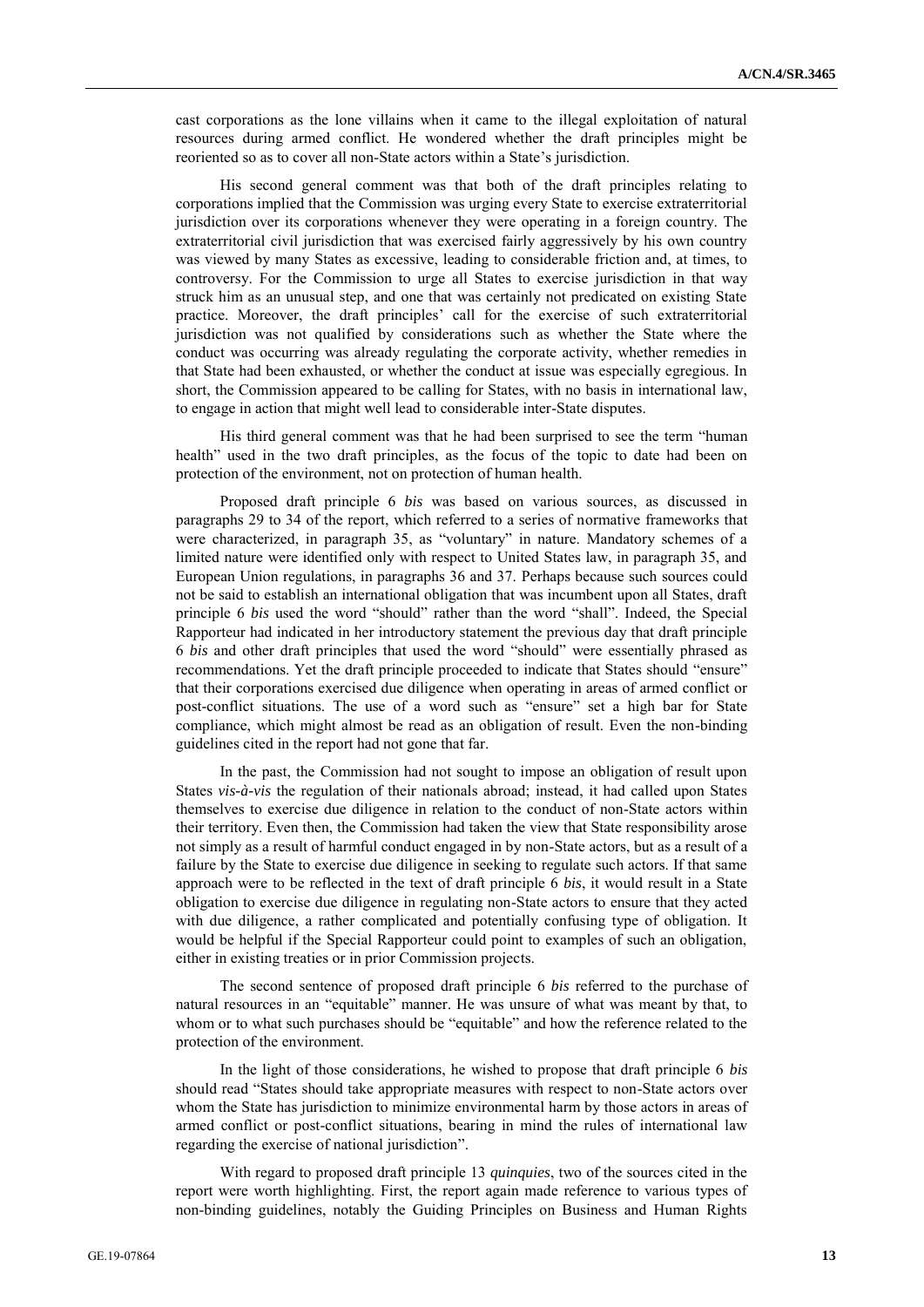adopted by the Human Rights Council. However, under the Guiding Principles, corporations were not seen as having obligations under international law or, therefore, as having liability under international law. Even if that had not been the case, the Guiding Principles were not considered to be a reflection of customary international law. Thus, like the sources cited in support of draft principle 6 *bis*, those cited in support of draft principle 13 *quinquies* referred, at best, to normative frameworks that were expressly voluntary in nature.

Second, the report relied heavily on the United States Alien Tort Statute and associated jurisprudence, which were discussed in depth in paragraphs 81 to 89. Two elements were missing from that discussion, which were important for the Commission to take into account. While the report cited the 2013 judgment of the Supreme Court of the United States in *Kiobel v. Royal Dutch Petroleum Co.*, it downplayed the central holding in that judgment, which was that the presumption against the extraterritorial application of United States law applied to claims under the Alien Tort Statute. The Court had unanimously found that nothing in the text, history or purpose of the Statute indicated that it was intended to apply extraterritorially so as to regulate the conduct of persons in another State's territory. That judgment, which spoke at length about the frictions that could arise from efforts by one State to regulate conduct in another State, called into question the validity of many of the prior lower-court cases that were cited in the report.

Another element that was missing from the discussion was any mention of the 2018 judgment of the Supreme Court of the United States in *Jesner v. Arab Bank, PLC*. In that judgment, the Court had decided that the foreign corporate defendants could not be sued, reasoning that United States courts should not find that a private right of action under the Alien Tort Statute could impose liability upon artificial entities such as corporations. While the case technically addressed only foreign corporations, the Court's reasoning created considerable doubt as to whether any corporations could be sued under the Alien Tort Statute. Indeed, the United States Court of Appeals for the Second Circuit had expressly found that they could not. It was therefore unwise for the Commission to rely too heavily on the Alien Tort Statute litigation for the purpose of supporting the extraterritorial application of national law as envisaged in draft principle 13 *quinquies*.

Both paragraphs of that draft principle, like draft principle 6 *bis*, contained the confusing combination of "should" and "ensure", providing that States "should" take steps to "ensure" that non-State actors were held responsible both for their direct operations and for the operations of entities under their control. Except in the second sentence of paragraph 2, the concept of "due diligence" did not seem to be present with respect to the conduct of either States or non-State actors; the draft principle therefore appeared to establish an obligation of result across the board.

One curious aspect of the draft principle was the reference to the "responsibility" of non-State actors, rather than to their "liability". Another curious aspect was the absence of a requirement that the harm at issue must have been proximately caused by the corporation concerned; the text almost implied that all corporations were responsible for all harms, even those with which they had no connection at all. Moreover, no account was taken of situations in which harm was caused by multiple actors; the text read as though corporations alone were to be held liable. A final curious aspect was the contrast between the two sentences in paragraph 2. The first sentence seemed to impose liability on a parent corporation that controlled a subsidiary, while the second sentence established a different, due diligence standard when such a relationship existed.

In general, the stakes at issue in draft principle 13 *quinquies* seemed to be considerably higher than those in draft principle 6 *bis*. If States failed to ensure that their corporations were held liable for their own acts, or for the acts of entities that they controlled, did that trigger the responsibility of States for an internationally wrongful act? That would be a very bold claim by the Commission, one that he imagined many States would not welcome. It was also a claim that, in his opinion, was not adequately addressed by the use of the word "should."

Accordingly, he wished to propose that draft principle 13 *quinquies* should read "States should take appropriate measures with respect to non-State actors over whom the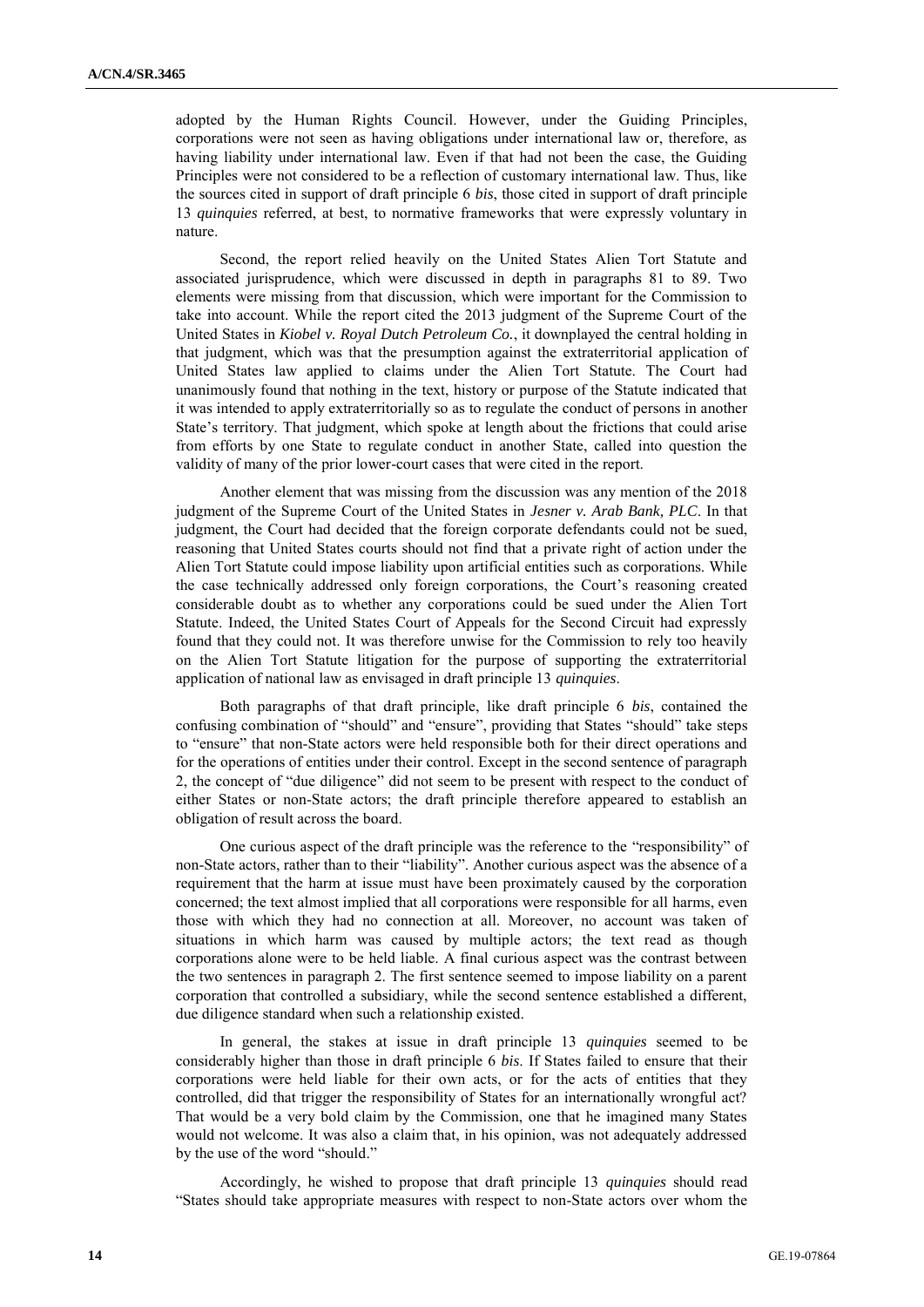State has jurisdiction to provide remedies for environmental harm directly caused by those actors in areas of armed conflict or post-conflict situations, bearing in mind the rules of international law regarding the exercise of national jurisdiction".

Proposed draft principle 8 *bis* consisted of a Martens clause, albeit one formulated to state that in cases not covered by international agreements, it was the environment that remained under the protection of international law.

In that regard, he wished to raise a number of issues, the first of which related to the sources cited in support of adopting a Martens clause relating to the environment. The main source was the International Committee of the Red Cross (ICRC) guidelines for military manuals and instructions on the protection of the environment in times of armed conflict, as well as the General Assembly resolution inviting all States to incorporate the guidelines into their military manuals and instructions. Missing from the report, however, was an analysis of whether States had in fact included a Martens clause relating to the environment in their military manuals. Such a clause had not been included in the United States Department of Defense *Law of War Manual* or in any international agreements, including the Convention on the Prohibition of Military or Any Other Hostile Use of Environmental Modification Techniques. Thus, the report did not establish that current State practice supported the acceptance of a Martens clause relating to the environment. Indeed, it might be presumptuous for the Commission to claim that the environment benefited from a Martens clause in cases not covered by treaties concluded by States, when States themselves had never so indicated in any of those treaties.

The second issue was whether the draft principle was advisable as a matter of policy. Adopting a Martens clause in relation to the environment might detract from the centrality of the protection of persons in times of armed conflict. To date, the Martens clause, as it appeared in treaties, had been intended to protect people. It had never been used to refer to the environment or to any other object, such as cultural property or civilian infrastructure. If the Martens clause began to be applied with reference to the protection of a variety of things, it might come to be regarded as having lesser significance in relation to its original purpose. The Special Rapporteur rightly noted, in paragraph 181, that humanitarian and environmental concerns were "not mutually exclusive", but they could be in competition; that tension was amply demonstrated by proposed draft principle 14 *bis* on human displacement. He hoped that all members would agree that, when such competition arose, the protection of persons should take precedence over the protection of the environment.

The third issue was that the text proposed for draft principle 8 *bis* did not replicate the typical language of a Martens clause. For example, the draft principle did not begin by referring to "cases not covered by these draft principles". Certain words were missing, such as the repetition of the word "from" as a modifier of all three final elements in the clause. Moreover, the addition of the phrase "in the interest of present and future generations" seemed to change the normal meaning of the clause significantly.

The final issue to note was that, when the Martens clause appeared in treaties, it was typically located in the preamble. That was true of the original 1899 and 1907 Hague Conventions and of a number of disarmament treaties. While a Martens clause did appear in the operative part of the Geneva Conventions of 1949, albeit only in the common article on denunciation, and in article 1 (2) of the Protocol additional to the Geneva Conventions of 12 August 1949, and relating to the protection of victims of international armed conflicts (Protocol I), it generally served as a preambular marker. That might be an argument for placing it in the commentary rather than in a draft principle. Statements of that kind had been made in commentaries on two previous occasions.

The central objective of proposed draft principle 13 *bis* was to replicate the provision contained in article I (1) of the Environmental Modification Convention. The report was ambiguous as to whether that provision was part of customary international law, with the Special Rapporteur concluding simply that she saw "merit" in including the provision in the draft principles. During her introduction of the second report, the Special Rapporteur had acknowledged the question of whether the provision reflected customary international law. While he appreciated that acknowledgement, the text of the draft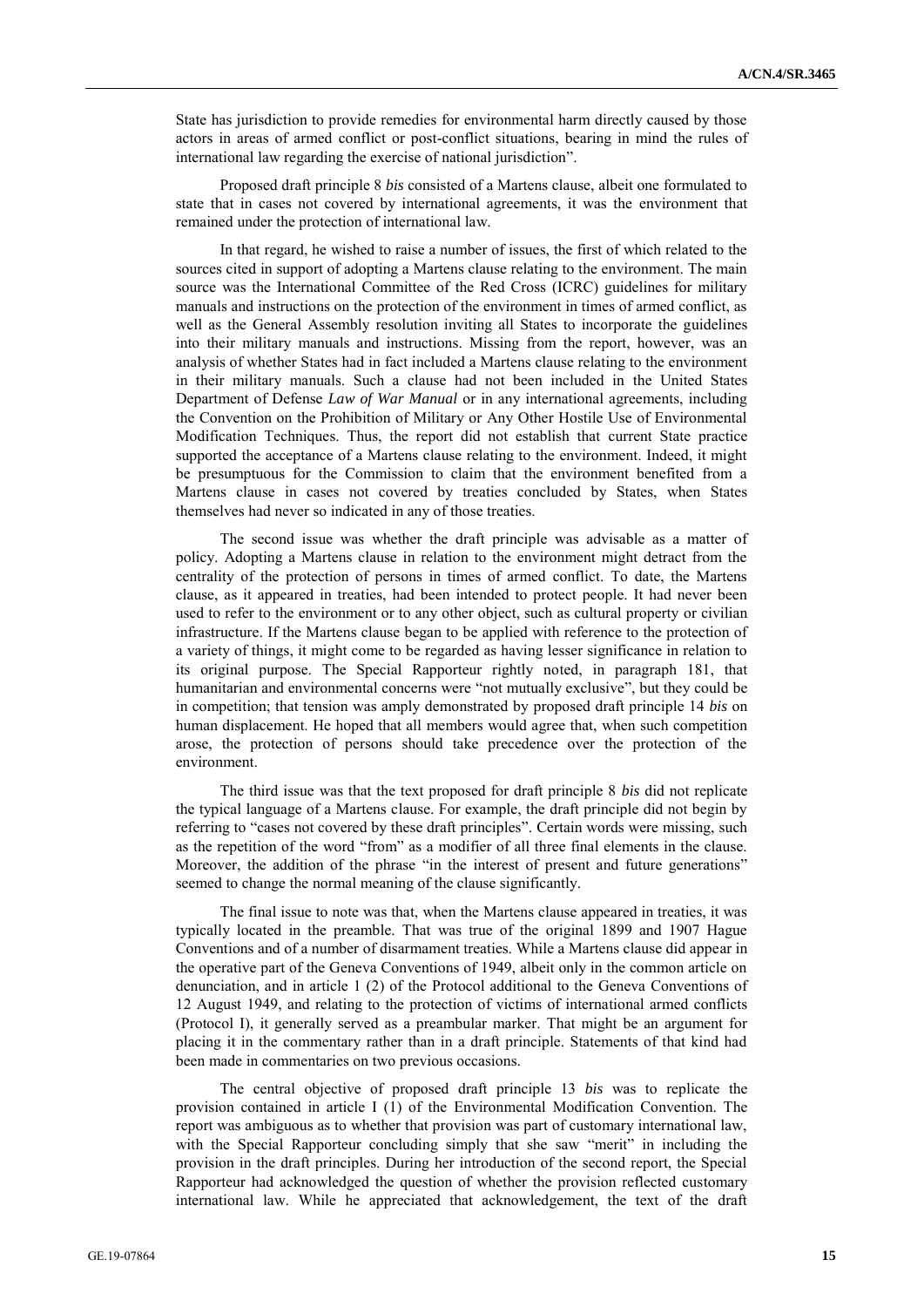principle, as proposed, asserted an unqualified prohibition, which seemed to signal a belief that the rule set out therein was customary international law.

For several reasons, it was difficult to conclude that draft principle 13 *bis* was a rule of customary international law, at least according to the methodological approach advanced by the International Court of Justice in the *North Sea Continental Shelf* cases and by the Commission in conclusion 11 of the conclusions on identification of customary international law.

First, General Assembly resolution 31/72 on the Environmental Modification Convention had been adopted by a vote of 96 to 8, with 30 abstentions; that indicated that the Convention was not unanimously or widely accepted. Furthermore, nothing in the preamble or text of the Convention suggested that States believed that they were simply codifying an already existing rule of customary international law.

Second, the Convention had only 78 States parties. That also demonstrated that the rules set forth therein were not widely accepted.

Third, the Convention permitted reservations and declarations, which some States parties had formulated, including in relation to the application of the provision at issue.

Fourth, many States parties appeared to regard their obligations under the Convention as applying only *vis-à-vis* other States parties. For example, the United States Department of Defense *Law of War Manual* provided that it was "prohibited to use environmental modification techniques having widespread, long-lasting, or severe effects of a means of destruction, damage or injury to another Party of the ENMOD Convention". Such a statement was not unique to the United States: the military manuals of Israel, New Zealand and the Republic of Korea, for example, also indicated that the treaty was binding on States parties only *vis-à-vis* other States parties.

Fifth, the Convention contained several important qualifiers and was accompanied by several understandings that did not appear in draft principle 13 *bis*. Thus, even if the Convention could be said to reflect customary international law, article I (1) could not be extracted as an isolated provision, to the exclusion of other aspects of the Convention.

Sixth, as the report acknowledged, the 2005 ICRC study on customary international humanitarian law did not find that that provision of the Convention had become part of customary international law. It included the statement "Whether the provisions in the ENMOD Convention are now customary is unclear".

He therefore had doubts as to whether the Convention was reflective of customary international law. Even if it was, he doubted that draft principle 13 *bis* sufficiently reflected the qualifications and understandings associated with the obligation set forth in the Convention.

For those reasons, he did not support the draft principle as proposed in the report. However, the proposal put forward by the Special Rapporteur the previous day to add the phrase "in accordance with its international obligations" to a reformulated draft principle 13 *bis* was an excellent idea, which he hoped would be pursued in the Drafting Committee.

He had no concerns to raise in relation to proposed draft principle 13 *ter*, which he considered to be firmly anchored in the law of armed conflict. "Pillage" was generally defined as the taking of private or public movable property, including enemy military equipment, for private or personal use. It did not, however, extend to an appropriation of property that was justified by military necessity.

While he supported the draft principle, he was not persuaded as to the relevance of the sources cited in paragraphs 27 and 28 of the report, such as the United Nations Convention to Combat Desertification in Those Countries Experiencing Serious Drought and/or Desertification, Particularly in Africa. He would not like to see them reflected in the commentary. Such references appeared to be an effort to read into the prohibition of pillage certain very broad provisions contained in environmental treaties. Relying on such instruments could be viewed as altering the law of armed conflict in that area, as the general standards set forth in environmental treaties could not be viewed as superseding the measures that belligerents in an armed conflict were permitted to take as a matter of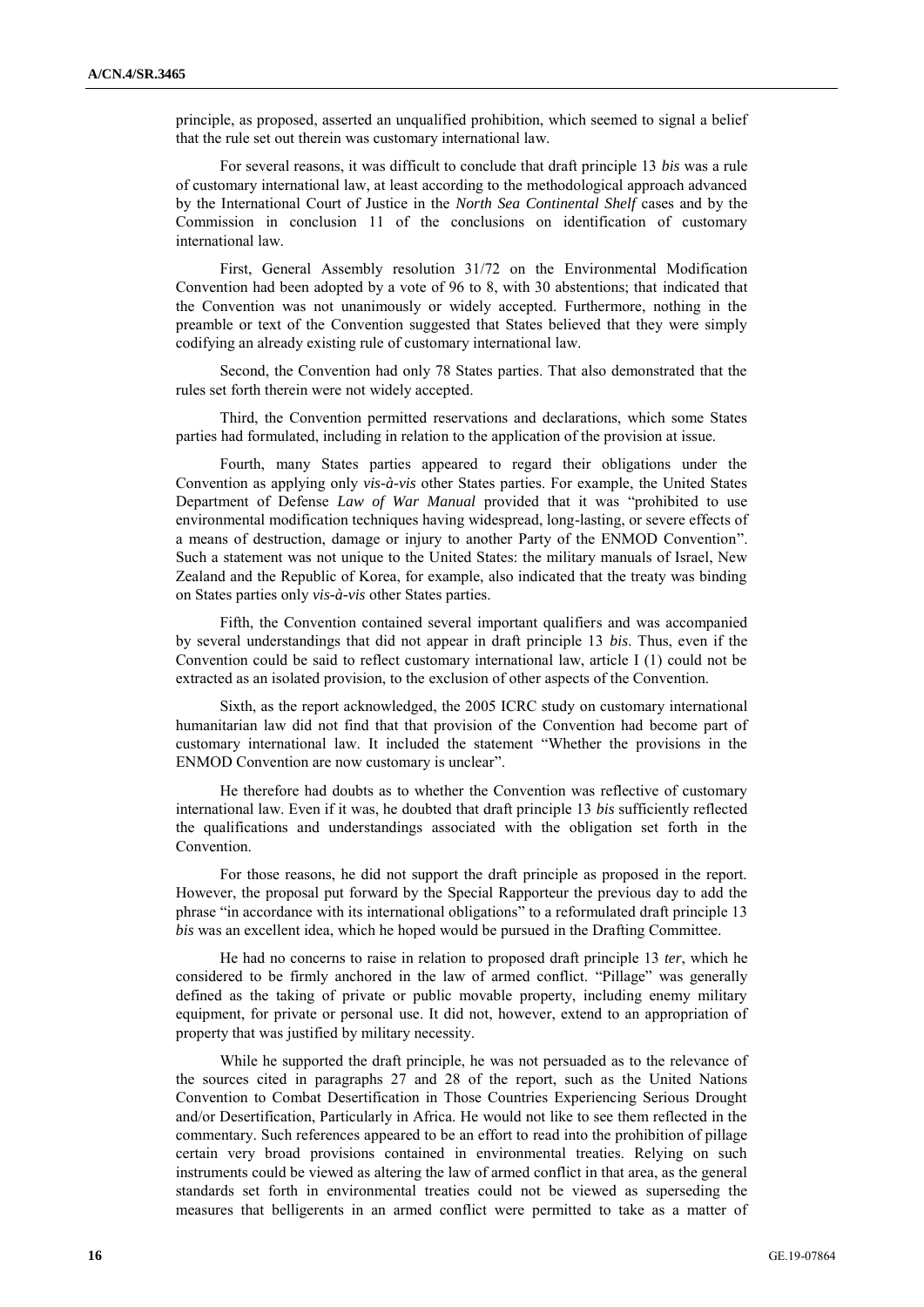military necessity, in accordance with article 23  $(g)$  of the Hague Regulations respecting the Laws and Customs of War on Land.

With regard to proposed draft principle 13 *quater*, he thought that the references in chapter IV (C) of the report to *ex gratia* payments relating to nuclear tests in the Pacific were not germane to the topic. They would be germane only if weapons testing was considered to fall within the scope of the topic, which it did not.

The title and paragraph 1 of the draft principle referred to both the "responsibility" and the "liability" of States. The Commission had encountered some difficulty in its consideration of the possible international liability of States for injurious consequences arising out of acts not prohibited by international law, and had ultimately avoided the concept of the liability of States. The Special Rapporteur's understanding of the "liability" of States in the context of draft principle 13 *quater* should therefore be clarified.

He was also struck by certain parts of the text of paragraph 2, which seemed to ask States to establish compensation funds in relation to armed conflicts with which they might have had no involvement. He wished to propose that the draft principle should be simplified to read:

1. These draft principles are without prejudice to the rules on the responsibility of States for internationally wrongful acts.

2. States involved in an armed conflict should consider, as appropriate, the establishment of a special compensation or remediation fund for environmental damage directly caused by that armed conflict.

Proposed draft principle 14 *bis* was an interesting one, but a better balance might need to be struck. He would prefer to see the final clause moved to the beginning of the draft principle, and wished to propose that the text should read "When providing shelter and relief for persons displaced by armed conflict, States and other relevant actors should take appropriate measures to minimize environmental degradation in areas where such persons are located".

He agreed with the Special Rapporteur that no definition of the term "environment" should be given. However, he was not convinced of the need to use either "environment" or "natural environment", but not both, in the draft principles. As acknowledged in the report, those terms did not have the exact same meaning. The use of the term "natural environment" in some of the leading treaties on the law of armed conflict reflected an intentional choice by States that the Commission should not try to alter in the draft principles.

In conclusion, he said that he appreciated the Special Rapporteur's excellent work on such an important topic. He was in favour of referring all the draft principles to the Drafting Committee, subject to the comments that he had made, which might lead to the reworking or even the omission of some of the draft principles or paragraphs thereof.

**Mr. Hmoud** said that the Special Rapporteur's second report addressed two areas pertaining specifically to the environmental issues associated with non-international armed conflicts, namely the protection of natural resources and the environmental effects of human displacement. He would have welcomed a more comprehensive discussion of other areas in which the legal regime for the protection of the environment applied to noninternational armed conflicts, but trusted that such areas would be adequately addressed in the commentaries to the draft principles. As the Commission had stated in the past, international armed conflicts and non-international armed conflicts posed similar threats to the environment. If the purpose of the topic was to identify and enhance the legal regime for the protection of the environment, the applicability of the draft principles to noninternational armed conflicts should be clarified, since the majority of current armed conflicts were non-international. While several of the proposed draft principles were *lex lata* in relation to international armed conflicts only, there was no reason why they could not be proposed as progressive development of the law.

The issues discussed and the draft principles proposed in the report should complement the work that had already been done on the topic, as well as the draft principles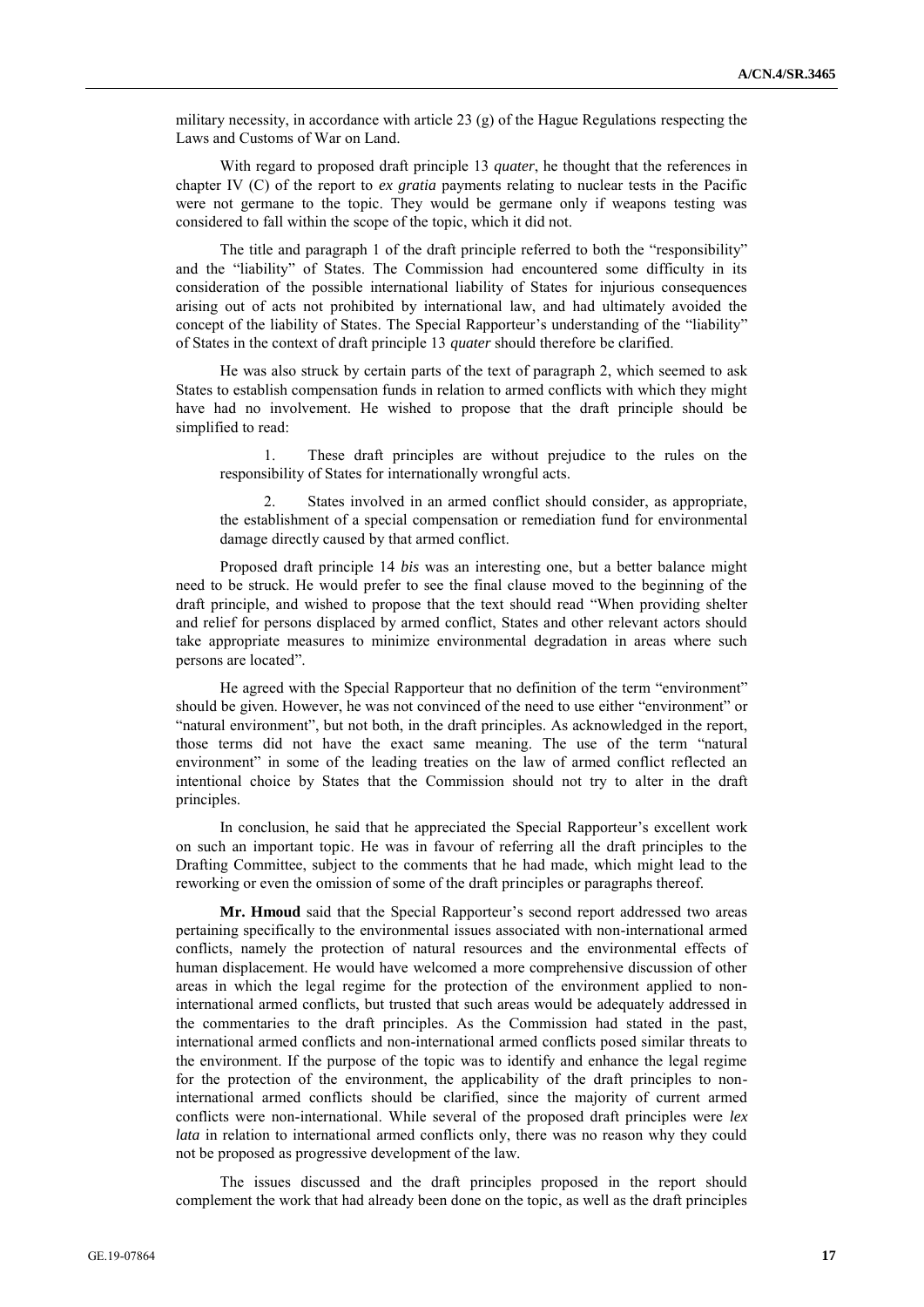that had been provisionally adopted. The legal regime for the protection of the environment in relation to armed conflicts was divided among various areas of law, both conventional and customary; the draft principles would consolidate the main principles of that legal regime, without, of course, being exclusive. The rules of environmental protection continued to develop as practice within the international community became increasingly widespread. The draft principles would not hamper that development, nor would they take precedence over special protection regimes, such as the legal regime for the protection of the marine environment. There had been widespread support for the topic among States and international organizations. The Commission should therefore strive to adopt the draft principles, with the commentaries thereto, on first reading at the current session, in order to give States ample time to reflect on them and to provide feedback in due course.

The extensive practice of international organizations, specialized agencies and programmes in relation to the illegal exploitation of natural resources and its damaging effects on the environment clearly indicated the importance of such an issue. Although there were few rules on the matter, international and regional treaty practice, as well as relevant United Nations resolutions, had firmly established the principle that the unlawful exploitation of natural resources was prohibited. Pillaging was prohibited under the Hague Convention respecting the Laws and Customs of War on Land, the Geneva Convention relative to the Protection of Civilian Persons in Time of War (Fourth Geneva Convention) and the Protocol additional to the Geneva Conventions of 12 August 1949, and relating to the protection of victims of non-international armed conflicts (Protocol II), which extended that prohibition to international and non-international armed conflicts, as well as to situations of occupation. The prohibition of unlawful exploitation arose from the principle of permanent sovereignty over natural resources, as established in instruments such as the United Nations Convention against Corruption and the United Nations Convention against Transnational Organized Crime. Security Council resolutions dealing with specific conflict situations also reflected that prohibition, although Security Council sanctions on the exploitation of and trade in natural resources were intended to bring specific conflicts to an end and should be viewed in that functional and political context.

In the light of treaty practice, international practice and case law, there were solid grounds for including the prohibition of pillaging in the draft principles. The prohibition should cover the various stages of international and non-international armed conflicts and situations of occupation. The Special Rapporteur had not made that point sufficiently clear in chapter II of the report.

Corporate due diligence was an evolving area of international law. The Security Council had imposed obligations on States to regulate corporate trade in natural resources in conflict zones. Substantial efforts had been made at the regional level, including within the European Union, to promote responsible business practices and corporate due diligence, but such efforts did not amount to the creation of a customary norm. Nonetheless, the principle of corporate due diligence should be progressively developed to ensure that corporations did not trade in unlawfully procured natural resources. He therefore supported proposed draft principle 6 *bis*, although the text should clearly state that national measures should include the prohibition of corporate trade in unlawfully obtained natural resources. The draft principle should also call for cooperation between States, as well as between States and international organizations, to ensure effective implementation of the due diligence obligation.

Despite the clear link between human displacement and environmental degradation, no concerted effort had been made to establish a treaty or other legal framework for prevention and mitigation. Burden-sharing by the international community was currently insufficient and had not been effective in alleviating the negative effects of conflicts on the environment or on communities hosting displaced persons. The displacement of millions of Syrian refugees to neighbouring countries had had a negative impact on the environment in those countries, yet the international community had made no meaningful contribution to the alleviation of that impact. The Commission should therefore assert, in the relevant draft principle, that burden-sharing should be applied to mitigate the negative effects of human displacement on the environment and natural resources. Proposed draft principle 14 *bis*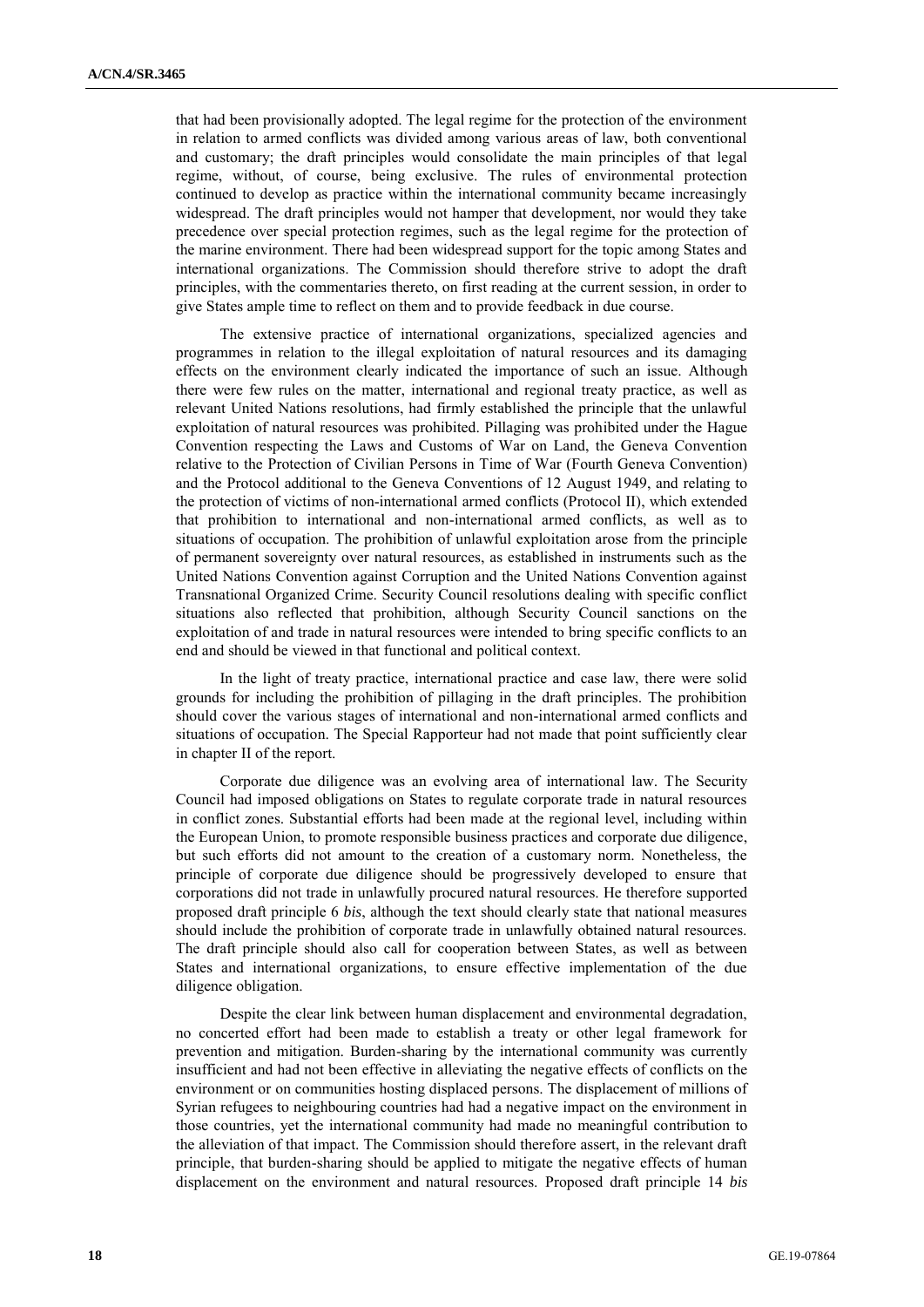should provide not only that States and international actors should take measures to prevent and mitigate environmental degradation, but also that they should cooperate to that end.

He agreed with the Special Rapporteur that organized armed groups and multinational enterprises were the most relevant non-State actors in terms of responsibility and civil liability. However, individuals could also incur civil liability for environmental damage in the context of armed conflict. While individual criminal responsibility could arise from acts that constituted crimes under international criminal law, there was nothing to prevent the inclusion in the draft principles of a civil liability provision similar to the provision on corporate liability.

While the status of organized armed groups as subjects of international law was debatable, in certain areas of international law they bore direct obligations and could thus incur responsibility for violations of international law. One such area was armed conflict, where the fact of being a party to a conflict gave rise to legal obligations to respect the applicable rules. Organized armed groups had an obligation to comply with international humanitarian law and to ensure that it was respected in the territories under their control or effective control. However, such groups could not lawfully constitute courts to punish violations of international humanitarian law. All such courts should be established and operated as State institutions. It was impossible for organized armed groups to establish courts of that nature, unless they were acting on behalf of the State. While the ICRC study on customary international humanitarian law, General Assembly resolution 60/147 and the resolution of the International Law Association on reparations for victims of armed conflict did not lead to the conclusion that there was a customary law basis for an obligation of reparation applicable to organized armed groups, States should tackle the issue in their domestic law. He therefore wished to propose that the draft principles should call for States to adopt measures to provide for reparations by organized armed groups and their leaders for violations of environmental obligations under international law.

With regard to corporate responsibility, there had been a significant increase in the international community's interest in regulating the operation of multinational enterprises in the context of armed conflict. The Guiding Principles on Business and Human Rights and the updated Organization for Economic Cooperation and Development (OECD) Guidelines for Multinational Enterprises were two examples of efforts to ensure that businesses and corporations did not operate unlawfully in conflict areas. There had been much debate as to whether such entities had direct rights and obligations under international law. Neither the Guiding Principles nor the OECD Guidelines imposed binding legal obligations; they were meant to encourage best practices and respect for international humanitarian law in conflict situations. States had also enacted legislation purporting to regulate and control corporate activities extraterritorially in areas of armed conflict. States should also comply with human rights treaty obligations relating to the environment, including those involving the right to life and the right to health, by ensuring compliance by multinational enterprises and making redress available to victims of violations. He supported proposed draft principle 13 *quinquies*, paragraph 2. While private military and security companies should be subject to State regulation, States should not shield such entities from legal responsibility and should ensure that, when they acted as agents of the State, they were held responsible for violations of international humanitarian law and human rights relating to the environment. Of course, States could incur international responsibility directly when such entities acted on their behalf, but could also incur responsibility for aiding and abetting wrongful conduct, where such conduct was not attributable to the State itself.

When States violated their environmental law obligations during armed conflict, they incurred international responsibility. The lack of ample case law on the responsibility of States for environmental damage did not undermine the fact that States could be held legally responsible for such damage and could face consequences as a result. International organizations could be held responsible as well; he wished that the Special Rapporteur had elaborated on that point further in her report, as international organizations were regularly involved in situations of armed conflict. The report demonstrated the difficulty of establishing a direct causal link between a wrongful act committed during an armed conflict and the ensuing damage to the environment, which could take years to manifest.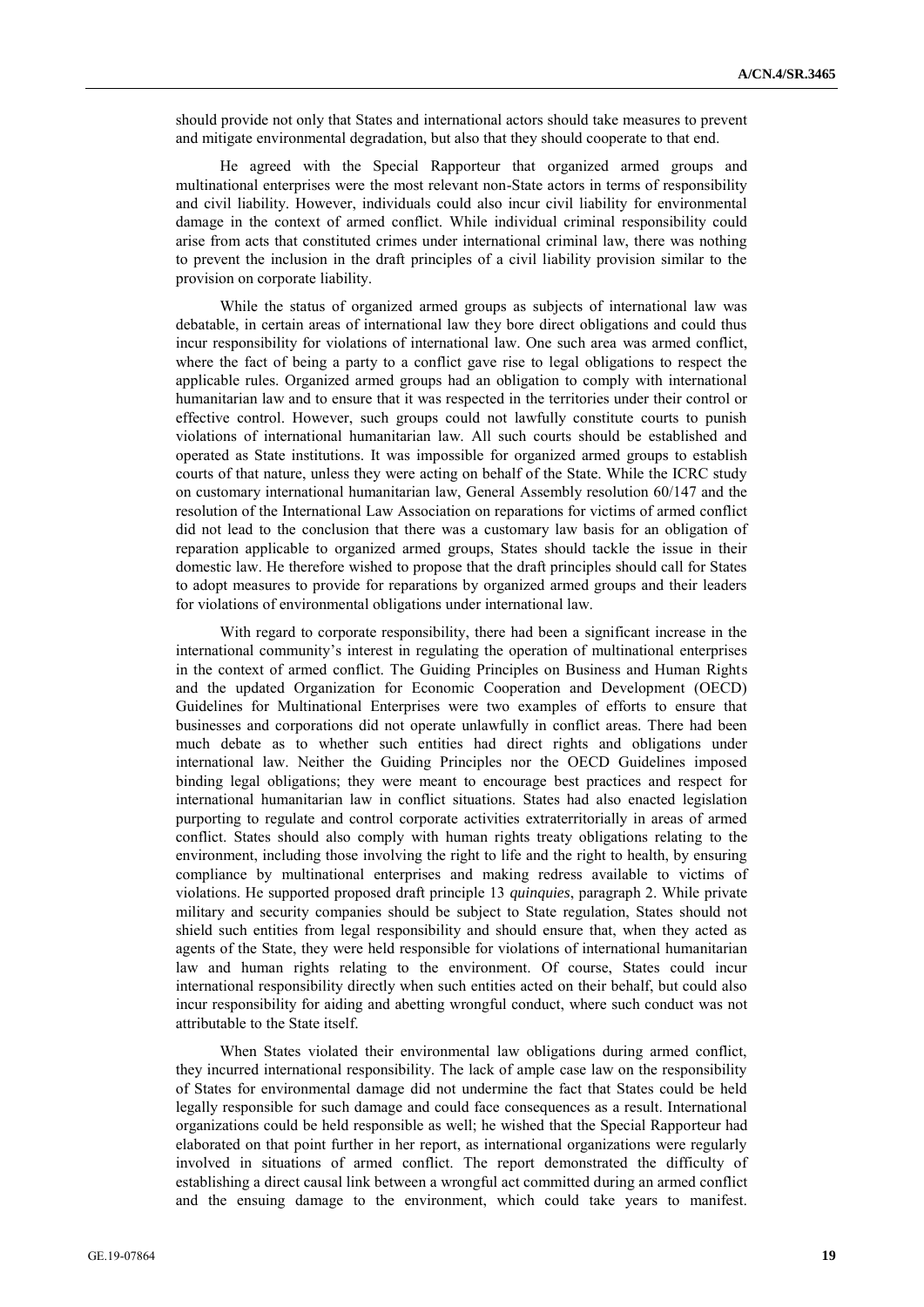Intervening factors and the quantification of damage when multiple actors were involved were among the many obstacles to the determination of State responsibility for such acts. The same obstacles hindered the determination of State liability for lawful acts that caused damage to the environment. Nonetheless, the Commission should not endeavour to resolve such problems in the draft principles themselves. Rather, it should discuss relevant case law in the commentaries, which should also outline the obstacles to the determination of State responsibility and provide guidance on how those obstacles could be overcome. In addition, the Commission should affirm that the general rules applicable to State responsibility and civil liability also applied to State conduct that damaged the environment.

There was adequate case law and practice that could be used as guidance on the issue of reparations for environmental harm caused by States. The general rules relating to the consequences of wrongful acts of the State should not be restated in the draft principles but could be explained in the commentaries. Such consequences included restitution, compensation and satisfaction. The draft principles and the commentaries could shed light on the specific consequences of environmental claims. For example, the Commission might wish to elaborate further on the means of determining restitution and the forms that compensation could take. The fact that the commentaries to the articles on responsibility of States for internationally wrongful acts touched upon the issue of compensable environmental damage should not prevent the Commission from elaborating on the issue further. In that regard, he wished to note the extensive practice of the United Nations Compensation Commission, which had continued to develop following the adoption of the articles on State responsibility. In particular, the non-exhaustive list developed by the Compensation Commission in relation to compensable environmental damage should be reflected in proposed draft principle 13 *quater*, or, failing that, in the commentary thereto. He agreed that the types of damage for which reparation was to be provided should include damage to ecosystem services, whether or not the damaged goods and services were tradable or economically usable. That position was in line with the 2018 judgment of the International Court of Justice in *Certain Activities Carried Out by Nicaragua in the Border Area (Costa Rica v. Nicaragua)*.

The draft principles could also tackle the issue of the evidence needed to substantiate environmental claims arising from wrongful conduct by States, albeit without being overly prescriptive. In that regard, he noted the quotation, in paragraph 139 of the report, of a statement made in the *Trail Smelter* case, to the effect that while damages could not be determined by mere speculation or guess, it was enough if the evidence showed "the extent of the damages as a matter of just and reasonable inference". A standard of proof should be included in the draft principles or in the commentaries; the Commission could propose, even as *lex ferenda*, that the standard should be less stringent than the one for nonenvironmental claims, in view of the difficulty of establishing a direct causal link between wrongful conduct and environmental damage.

He supported the Special Rapporteur's proposal to include a provision on *ex gratia* payments and victim assistance in the draft principles. There was sufficient practice in the field to warrant such a provision, especially given that States were willing to provide victims with compensation for environmental damage, if funds were available, without assuming responsibility for the damage. Draft principle 13 *quater*, paragraph 2, should not be addressed to States alone; relevant international organizations should also be called upon to establish compensation funds and to cooperate with States in that endeavour.

He supported the inclusion of a draft principle based on the Environmental Modification Convention. The terms "widespread", "long-lasting" and "severe" should be explained in the commentary to the draft principle, in a manner that was consistent with the explanation provided in the understanding relating to article I of the Convention, rather than with the meaning of those terms as understood in Protocol I additional to the Geneva Conventions of 1949, since the Convention was *lex specialis* in the area in question.

He also supported the inclusion of a Martens clause in the draft principles. The Martens clause was a firmly established principle of customary international law, especially in the field of the law of armed conflict, and was therefore applicable to environmental protection in relation to armed conflicts. Its inclusion in the draft principles would fill the